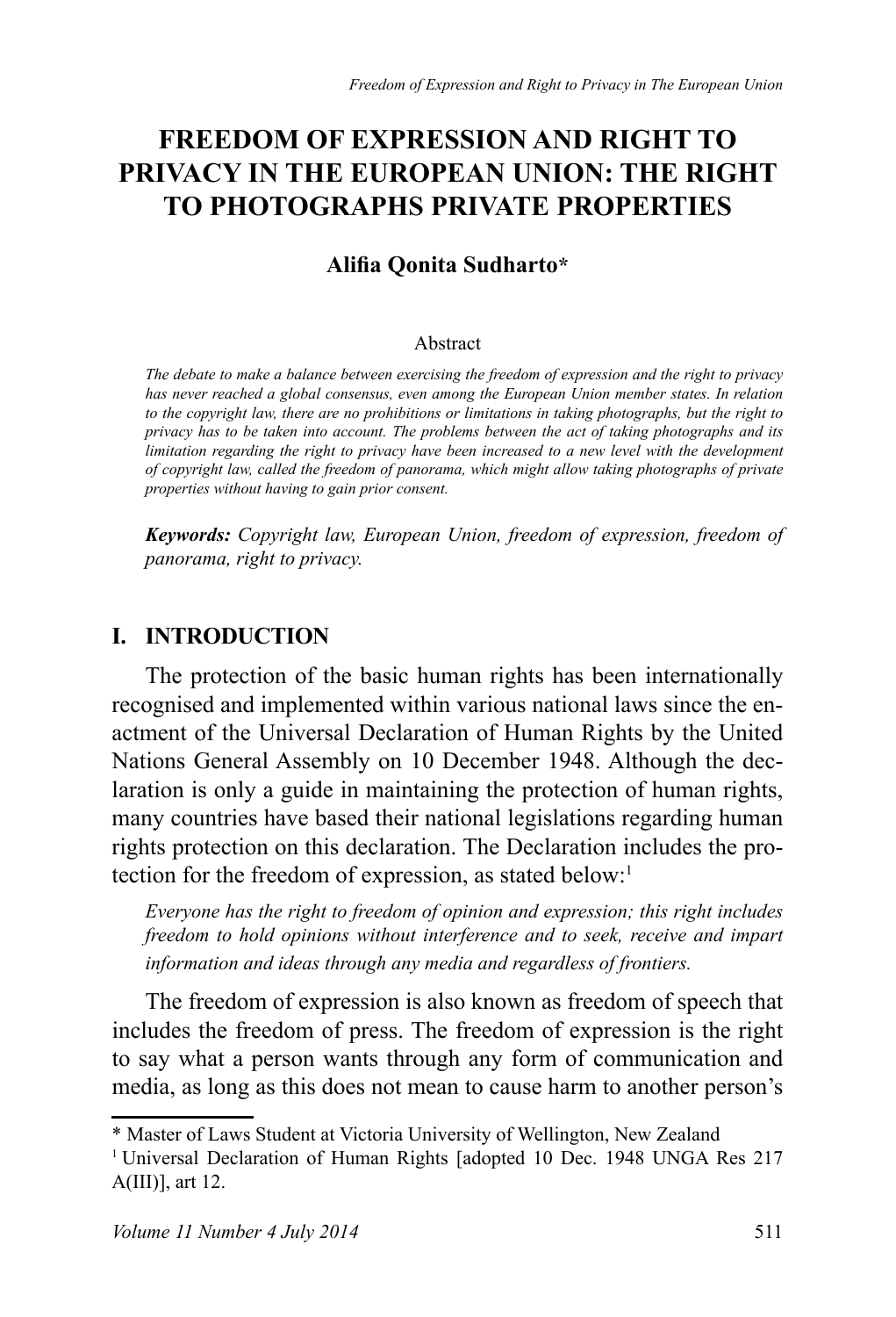character or reputation by untruthful or misleading words.<sup>2</sup> As the freedom for press is becoming more extensive, there is also an exception for the press to photograph literary and artistic works for the purpose of reporting events, including private properties.<sup>3</sup>

Aside from the freedom of expression, there is also the right to privacy. The right to privacy is the right that is given to individuals to go their own ways and live their own lives that is free from interferences. invasion, and annoyances.<sup>4</sup> The Declaration also includes the protection for the right to privacy, as stated below.<sup>5</sup>

No one shall be subjected to arbitrary interference with his privacy, family, home or correspondence, nor to attacks upon his honour and reputation. Everyone has the right to the protection of the law against such interference or attacks

The debate to make a balance between exercising the freedom of expression and the right to privacy has never reached a global consensus. In relation to the copyright law, there are no prohibitions or limitations in taking photographs, but the right to privacy has to be taken into account. The problems between the act of taking photographs and its limitation regarding the right to privacy have been increased to a new level with the development of copyright law, called the freedom of panorama which is the right to take photographs of copyright-protected works that are located or visible from public places.

The Copyright Directive which takes effect among the European Union member states does not have any provision related to taking photograph of private properties. This means that the European Union member states may have different provisions to one another regarding the same legal problem, while their citizens are regulated under the

<sup>&</sup>lt;sup>2</sup> Bryan A. Garner and Henry Campbell Black Black's Law Dictionary (West Publishing, St. Paul, 2009).

<sup>&</sup>lt;sup>3</sup> Berne Convention for the Protection of Literary and Artistic Works (opened for signature 9 September 1886, last amended 28 September 1979, entry into force 19 November 1984), art 10bis.

<sup>&</sup>lt;sup>4</sup> Bryan A. Garner and Henry Campbell Black Black's Law Dictionary (West Publishing, St. Paul, 2009).

<sup>&</sup>lt;sup>5</sup> Universal Declaration of Human Rights [adopted 10 Dec. 1948 UNGA Res 217  $A(III)$ ], art 19.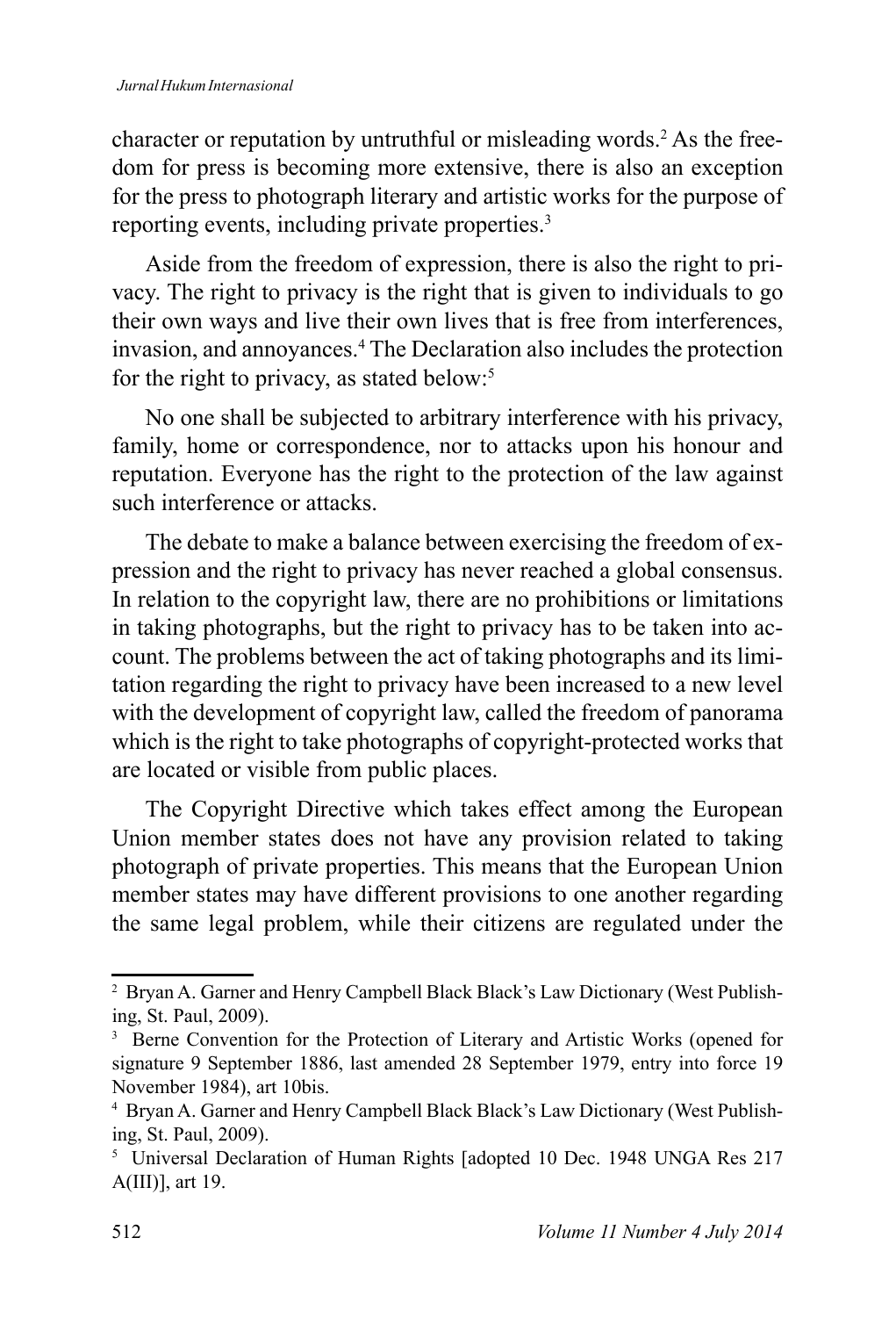same treaty regarding European Union citizenship<sup>6</sup>. Though the freedom to photograph private properties might violate the owner's right to privacy, limiting the act of taking a photograph would also mean limiting the freedom of expression and violating one of the fundamental rights. A unified regulation related to this problem would be a probable solution

## **IL PROTECTION OF FUNDAMENTAL RIGHTS IN THE EURO-PEAN UNION**

The terminology of 'fundamental rights' is used by the European Union member states to regulate the protection of 'human rights' within the European Union internal context.<sup>7</sup> This terminology was previously used in constitutional matters, whereas the term 'human rights' is used in international law context. These two terms refer to the similar substance as can be seen when comparing the content in the Charter of Fundamental Rights of the European Union with the protection concept within the European Convention on Human Rights and the European Social Charter

## A. HISTORY OF PROTECTION: CHARTER OF FUNDAMENTAL RIGHTS OF THE EUROPEAN UNION

European Union law, which formerly called European Community law, consists of regional treaties and legislation. The Regulations and Directives within the European Union law are applicable through the direct effect or indirect effect to the national laws of European Union member states. Direct effect is the principle of European Union law according to which provisions of European Union law may give rights on

<sup>&</sup>lt;sup>6</sup> Citizenship of the European Union was introduced by the Maastricht Treaty (Treaty on European Union), which was signed in 1992, and has been in force since 1993, and later on Maastricht Treaty was amended by the Amsterdam Treaty, which was signed on 2 October 1997, and entered into force on 1 May 1999.

<sup>&</sup>lt;sup>7</sup> Gianluigi Palombella "From Human Rights to Fundamental Rights. Consequences of a conceptual distinction." (2006) 34 EUI Working Paper Law 5. See also "Frequently Asked Questions" European Union Agency for Fundamental Rights <http:// fra.europa.eu/>.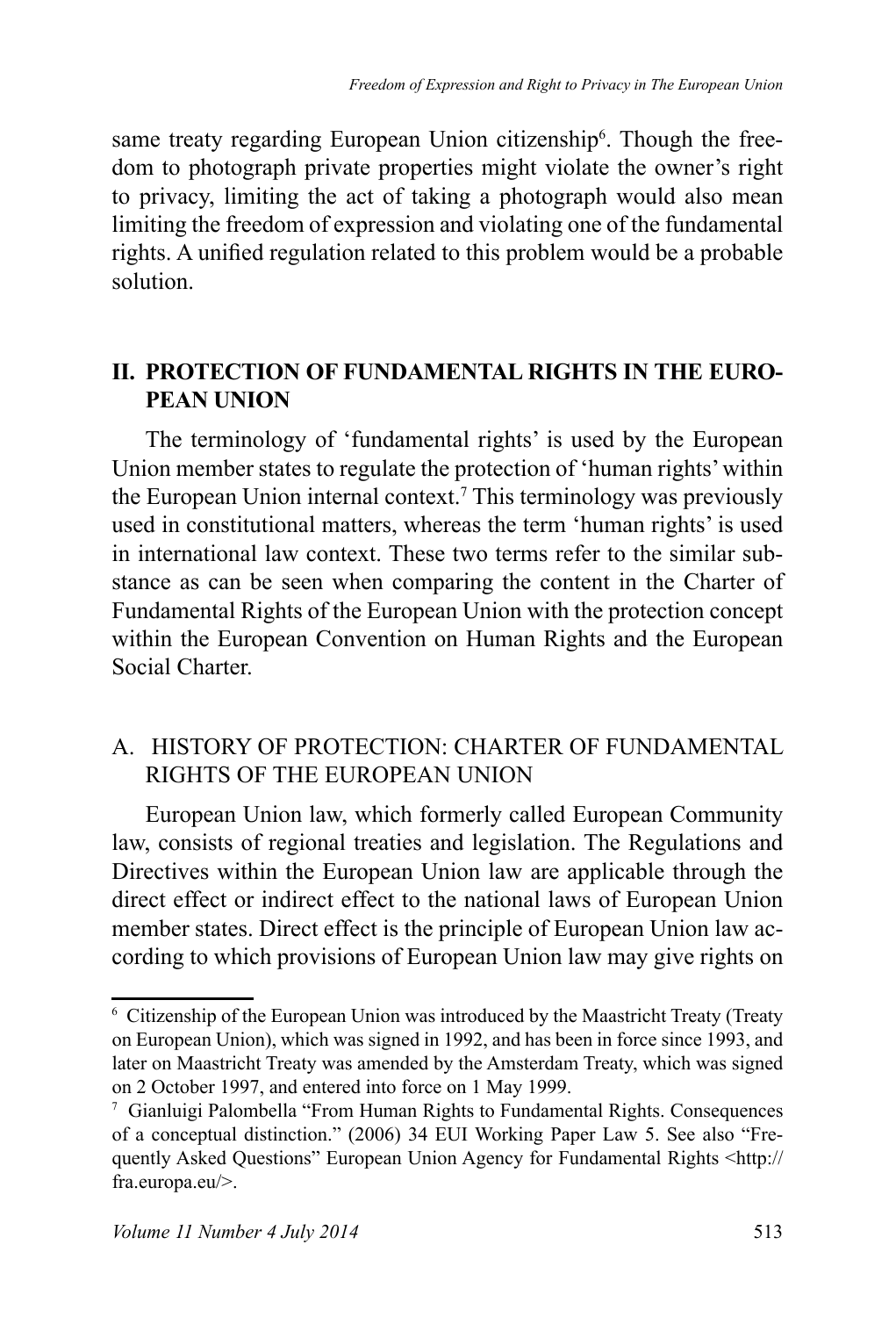individuals which the courts of member states of the European Union are bound to recognise and enforce, while indirect effect describes a situation where national courts are required to interpret national law in line with unimplemented directives or directives which are failed to be implemented, as opposed to ignoring national law in preference to the directive as occurs when direct effect is invoked <sup>8</sup>

The three sources of European Union law are primary law, secondary law, and supplementary law.<sup>9</sup> The main sources of primary law are the Treaties establishing the European Union, and these Treaties have direct effect upon the European Union member states. Secondary sources include Regulations and Directives which are based on the treaties. which some of them have direct effect and some others have indirect effect. The legislature of the European Union consists of the European Parliament and the Council of the European Union, which under the Treaties may establish secondary law to implement the objectives and purposes of the Treaties.<sup>10</sup>

In the original Treaties regarding the establishment of the European Union, there was no provision that mentioned the protection for fundamental rights. There was also no regulation for legislative and administrative actions by the European Union institutions to be subject to human rights. It was only concerned that the European Union member states should respect human rights and should not violate it in implementing their actions. This condition then led the European Union to the first attempt in protecting human rights within the European region. The protection was firstly introduced with the drafting of European Convention for the Protection of Human Rights and Fundamental Freedoms, which is now referred to as European Convention on Human Rights, in 1950 by the Council of Europe. European Convention on Human Rights entered into force on 3 September 1953. Based on the Convention, human rights are protected by the European Court of Human Rights although the European Court of Human Rights is not one of

<sup>&</sup>lt;sup>8</sup> John Fairhurst Law of the European Union (Pearson Education Ltd, Essex, 2007), at 264 and 280.

<sup>&</sup>lt;sup>9</sup> "The direct effect of European law" (22 September 2010) Europa <http://europa.  $e<sub>u</sub>$ 

<sup>&</sup>lt;sup>10</sup> P P Craig and G de Búrca EU Law: Text, Cases, and Materials (2nd ed, Oxford University Press, New York, 2011).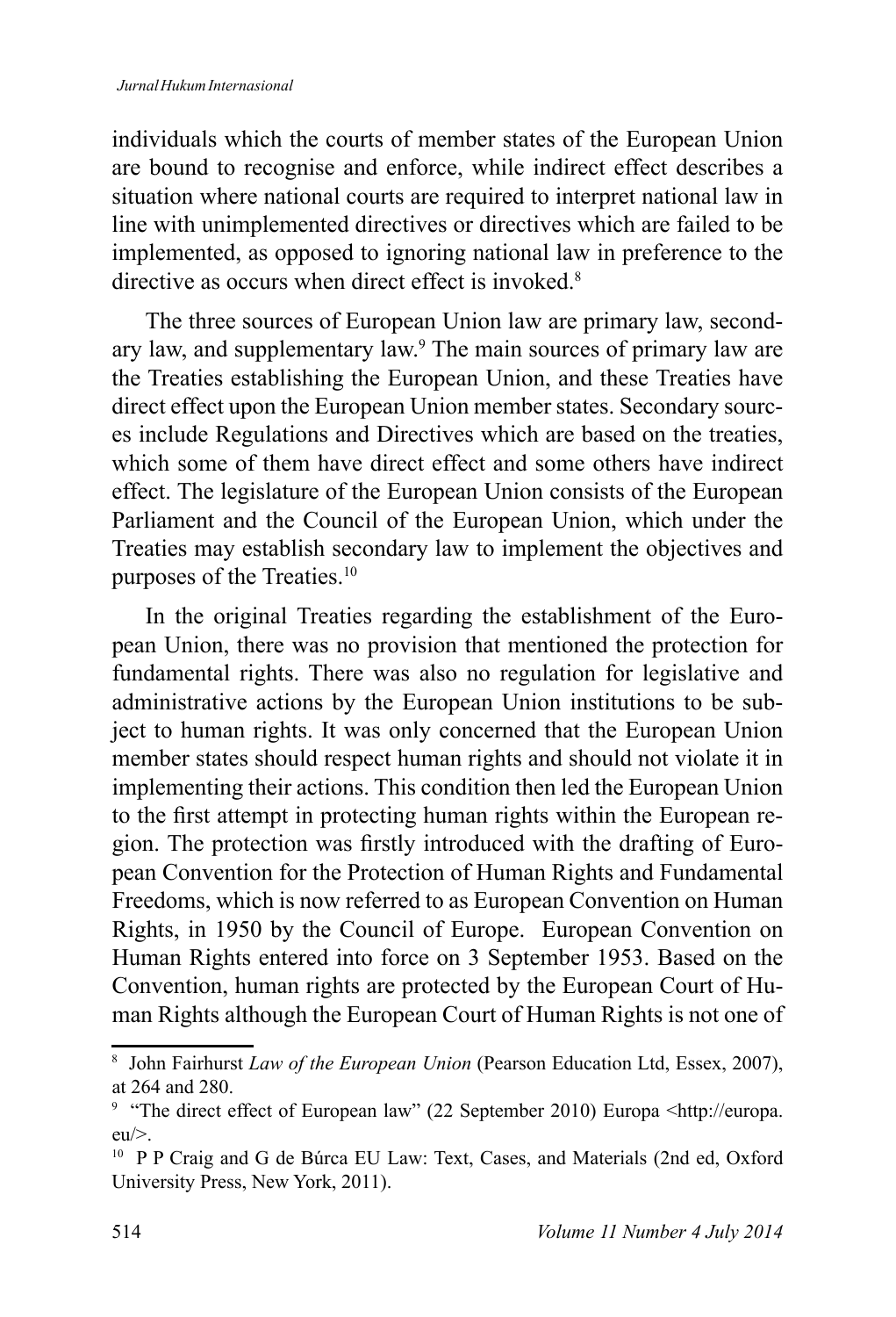the European Union's institutions. All the member states of the European Union have to sign the European Convention on Human Rights in order to be bound by it, because the Convention does not have a direct or indirect effect towards the European Union member states.

The European Court of Justice then recognised fundamental rights as the general principle of European Union law. They felt that there is the need to ensure that European Union measures as a union and community are compatible with the human rights enshrined in European Union member states' constitution. In 1974, the European Court of Justice affirmed that the European Union must uphold fundamental rights. In 1997, art 6 of the Treaty of Amsterdam amending the Treaty of the European Union, the Treaties establishing the European Communities and certain related acts ("Treaty of Amsterdam") gave new powers to the Council of the European Union and the European Court of Justice to protect fundamental rights within the European Union. Finally, the decision to draw up a Charter of Fundamental Rights was taken by the European Council during the summit of the heads of state and government of the member states of the European Union in Cologne, Germany, on 3 and 4 June 1999.

The European Council then established a body which was assigned to draft a regional Charter of Human Rights, which could form the constitutional basis for the European Union and to have specific regulations to apply to the European Union and its institutions. This attempt then resulted in the drafting of the Charter of Fundamental Rights of the European Union, which derived the fundamental rights from the European Convention on Human Rights and Fundamental Freedoms, the Declaration on Fundamental Rights produced by the European Parliament in 1989, and European Union Treaties.<sup>11</sup> Finally, at the European Council meeting in Nice in December 2000, the European Commission, the European Parliament, and the heads of state and government of the European Union member states declared the Charter of Fundamental Rights of the European Union as part of the signing of the Treaty of Nice amending the Treaty on European Union, the Treaties establishing the European Communities and certain related acts ("Treaty of Nice") in 2001. The Charter of Fundamental Rights was written as an annex

<sup>&</sup>lt;sup>11</sup> "Primary law" (12 August 2010) Europa <http://europa.eu/>.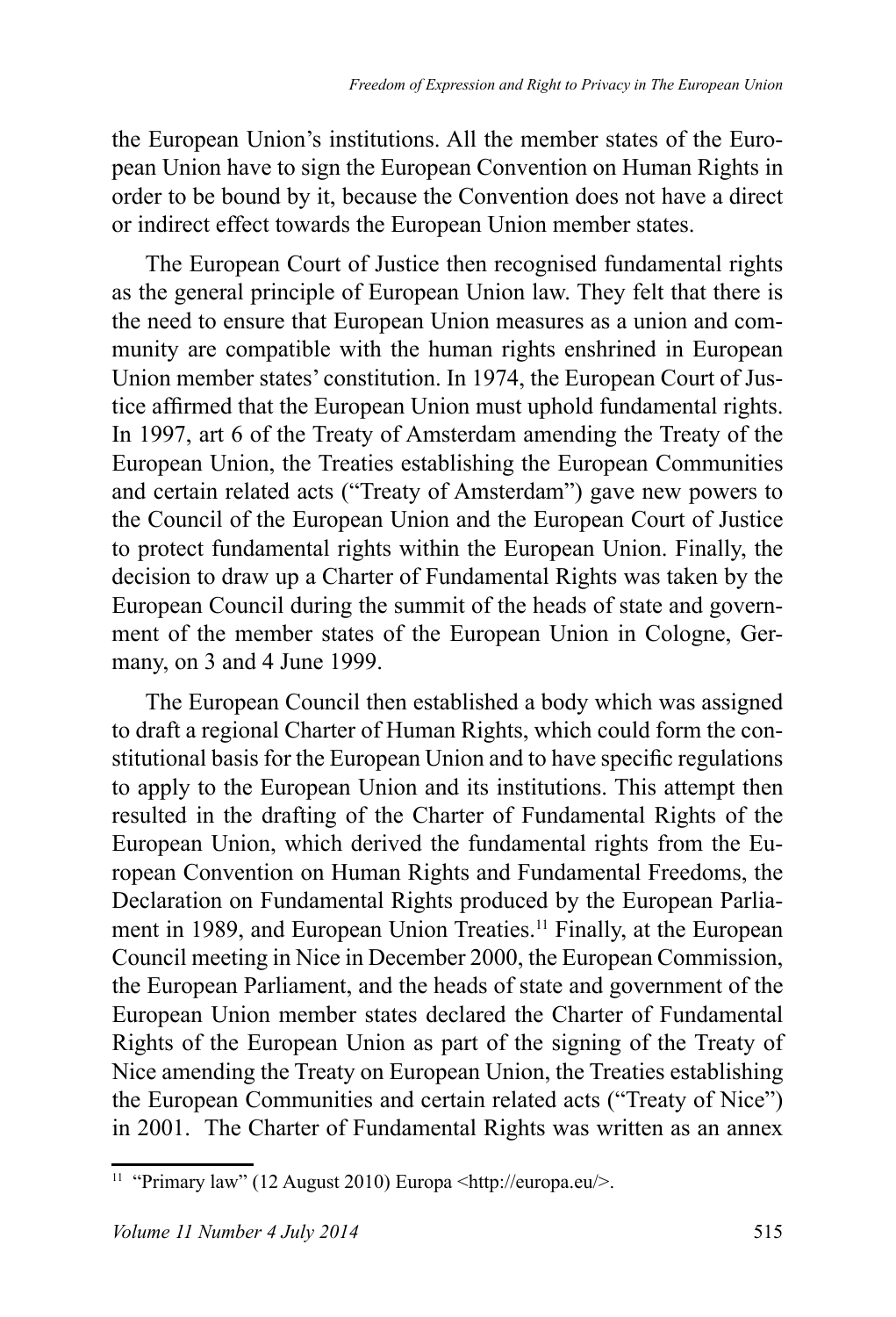to the Treaty of Nice, and therefore it was not legally binding. National law courts of the European Union member states and the European Court of Justice could base their judgements in the Charter of Fundamental Rights, but they were not bound by its content as the Charter did not have direct effect

The Charter was made legally binding for European Union member states when it was included in the Treaty of Lisbon amending the Treaty on European Union and the Treaty establishing the European Community ("Treaty of Lisbon") of 2007. The Charter therefore became a binding set of principles, which regulates all of the personal, civic, political, economic and social rights enjoyed by people within the European Union.<sup>12</sup> The Charter aimed at protection of the individual as against actions of the state. This Charter is a free standing instrument, with vertical direct effect<sup>13</sup>, that derives its authority from art  $6(1)$  of the Treaty on European Union:<sup>14</sup>

The Union recognises the rights, freedoms and principles set out in the Charter of Fundamental Rights of the European Union of 7 December 2000, as adapted at Strasbourg, on 12 December 2007, which shall have the same legal value as the Treaties.

The scope of the Charter is circumscribed by the subsequent part of art  $6(1)$  of the Treaty on European Union:<sup>15</sup>

The provisions of the Charter shall not extend in any way the competences of the Union as defined in the Treaties. The rights, freedoms and principles in the Charter shall be interpreted in accordance with the general provisions in Title VII of the Charter governing its interpretation and application and with due regard to the explanations referred to in the Charter, that set out the sources of those provisions.

The Charter of Fundamental Rights of the European Union has be-

<sup>&</sup>lt;sup>12</sup> "Fundamental rights" (20 March 2013) European Comission  $\lt$ http://ec.europa.  $eu \geq$ .

<sup>&</sup>lt;sup>13</sup> "The direct effect of European law" (22 September 2010) Europa <http://europa.  $eu \geq$ .

<sup>&</sup>lt;sup>14</sup> Treaty on European Union (opened for signature 7 February 1992, entry into force on 1 November 1993, last amended 1 December 2009), art 6(1). Consolidated Version of the Treaty on European Union [2010] OJ C83/13.

<sup>&</sup>lt;sup>15</sup> Article  $6(1)$ .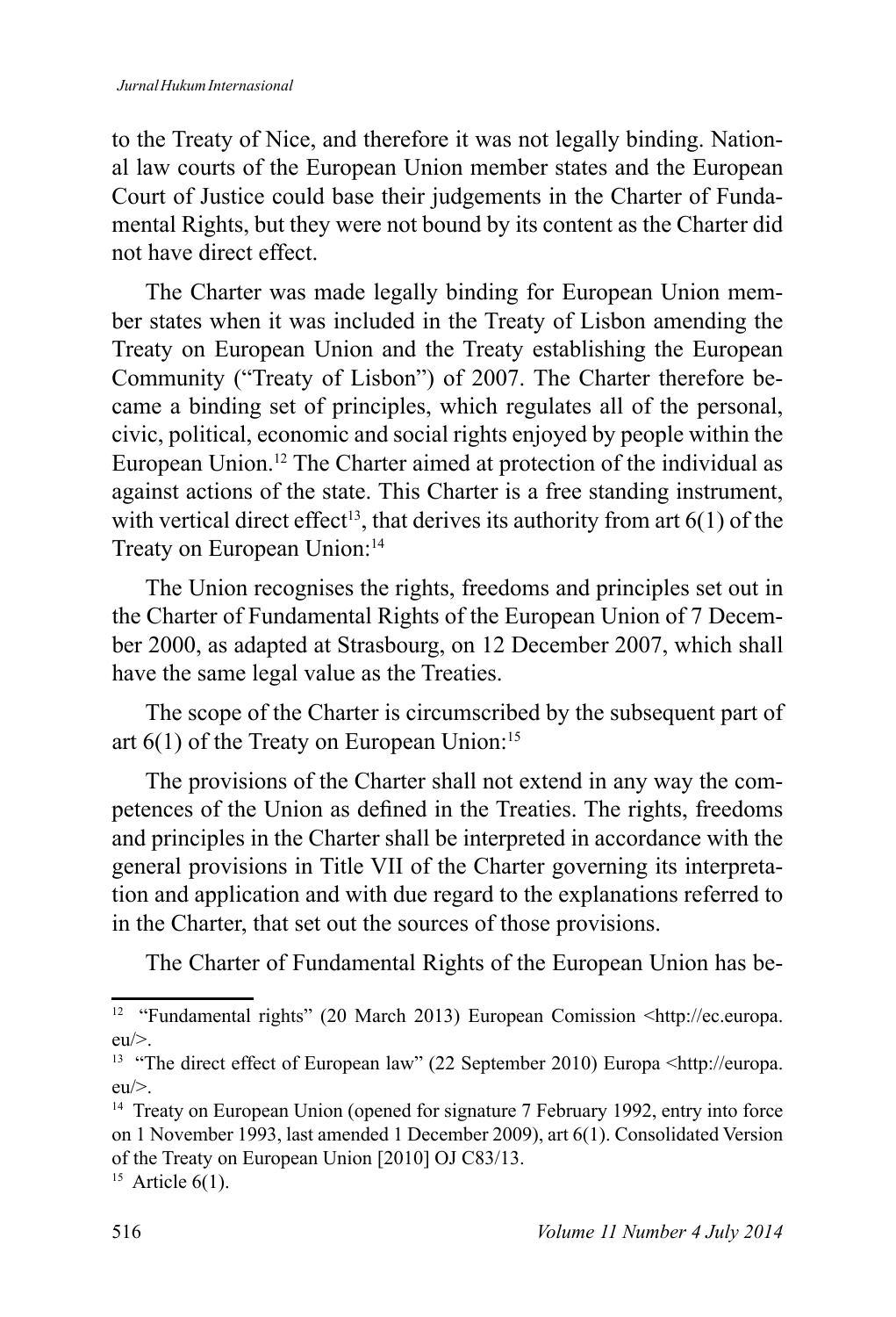come an integral part of European Union law, making a codified instrument of fundamental rights which were previously considered as general principles of European Union law. In effect, subsequent to the Treaty of Lisbon, the Charter of Fundamental Rights of the European Union and the European Convention on Human Rights are now applicable in parallel under European Union law, though the Charter is enforced by the European Court of Justice in relation to European Union measures, and the Convention by the European Court of Human Rights in relation to measures by the Member States of the Convention.

The Charter of Fundamental Rights of the European Union does not operate in the same way as the European Convention on Human Rights. The Charter has direct effect in the United Kingdom, and therefore there is no need to adjust United Kingdom legislation to the Charter to enforce fundamental rights protection. However, the Charter only applies to European Union law and with vertical effect. Until this point, the European Court of Justice had been developing the fundamental principles of European Union law and its approach to human rights. By setting out which rights would be adopted by the European Union, the European Union member states were making clear not only to citizens of the European Union what their rights were, but also to the European Court of Justice how far they were prepared to accept development of these principles. The Charter therefore can only apply where the European Union member states have already agreed it will legislate, and where European Union member states have agreed it has competence.<sup>16</sup> The Charter also provides the list of the rights and principles that the European Union member states agreed to be recognised by European Union law.

#### B. PROTECTION FOR THE FREEDOM OF EXPRESSION

The freedom of expression is also known as freedom of speech that includes the freedom of press. The freedom of expression is the right to say what a person wants through any form of communication and media, as long as this does not mean to cause harm to another person's

<sup>&</sup>lt;sup>16</sup> Jodie Blackstock "The EU Charter of Fundamental Rights Scope and Competence" (29 March 2012) The EU Charter of Fundamental Rights Conference.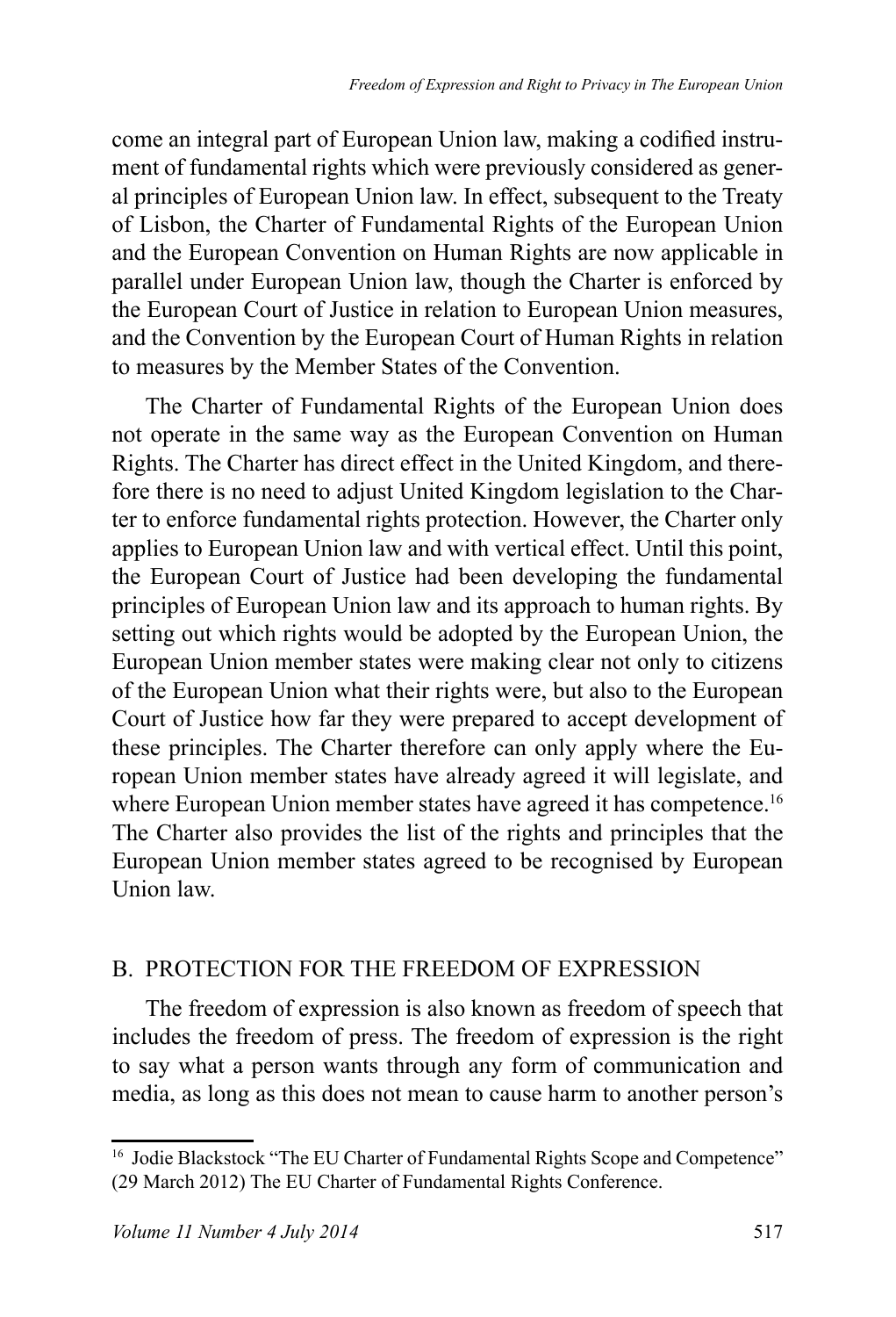character or reputation by untruthful or misleading words.<sup>17</sup> The freedom of expression has been internationally protected since the enactment of Universal Declaration of Human Rights, as follows:<sup>18</sup>

Everyone has the right to freedom of opinion and expression; this right includes freedom to hold opinions without interference and to seek, receive and impart information and ideas through any media and regardless of frontiers.

Though the member states of the United Nations, through declaring the Universal Declaration of Human Rights, have agreed to the above-mentioned protection, the nature of the United Nations General Assembly's resolution is to be a recommendation without the power of enforcement to the member states of the United Nations.<sup>19</sup> This means that the Universal Declaration of Human Rights could only be seen as a soft law.<sup>20</sup> The hard law that bound the European states is art 10 para 1 of European Convention on Human Rights which protects the freedom of expression, as follows:<sup>21</sup>

Everyone has the right to freedom of expression. This right shall include freedom to hold opinions and to receive and impart information and ideas without interference by public authority and regardless of frontiers

It was stated that the freedom should not meet interference and frontiers. However, the protection of the freedom of expression in European Convention on Human Rights is balanced with the protection of right to privacy. Art 10 para 2 of the European Convention on Human Rights

<sup>&</sup>lt;sup>17</sup> Bryan A. Garner and Henry Campbell Black Black's Law Dictionary (West Publishing, St. Paul, 2009).

<sup>&</sup>lt;sup>18</sup> Universal Declaration of Human Rights [adopted 10 Dec. 1948 UNGA Res 217  $A(III)$ ], art 19.

<sup>&</sup>lt;sup>19</sup> The legal status of United Nations General Assembly resolutions and other international documents are unclear. See CM Chinkin "The Challenge of Soft Law: Development and Change in International Law" (1989). 38 International and Comparative Law Quarterly 850-851. See also Richard Marlin "The External Affairs Power and Environmental Protection in Australia" (1996) 24 Fed L R 71.

<sup>&</sup>lt;sup>20</sup> Soft law is a source of international law which does not give rise to enforceable rights. See Tadensz Grnchalla-Wesierski "A Framework for Understanding "Soft Law"" (1984) 30 McGill L J 39-40.

<sup>&</sup>lt;sup>21</sup> European Convention on Human Rights (opened for signature 4 November 1950, entry into force on 3 September 1953), art  $10(1)$ .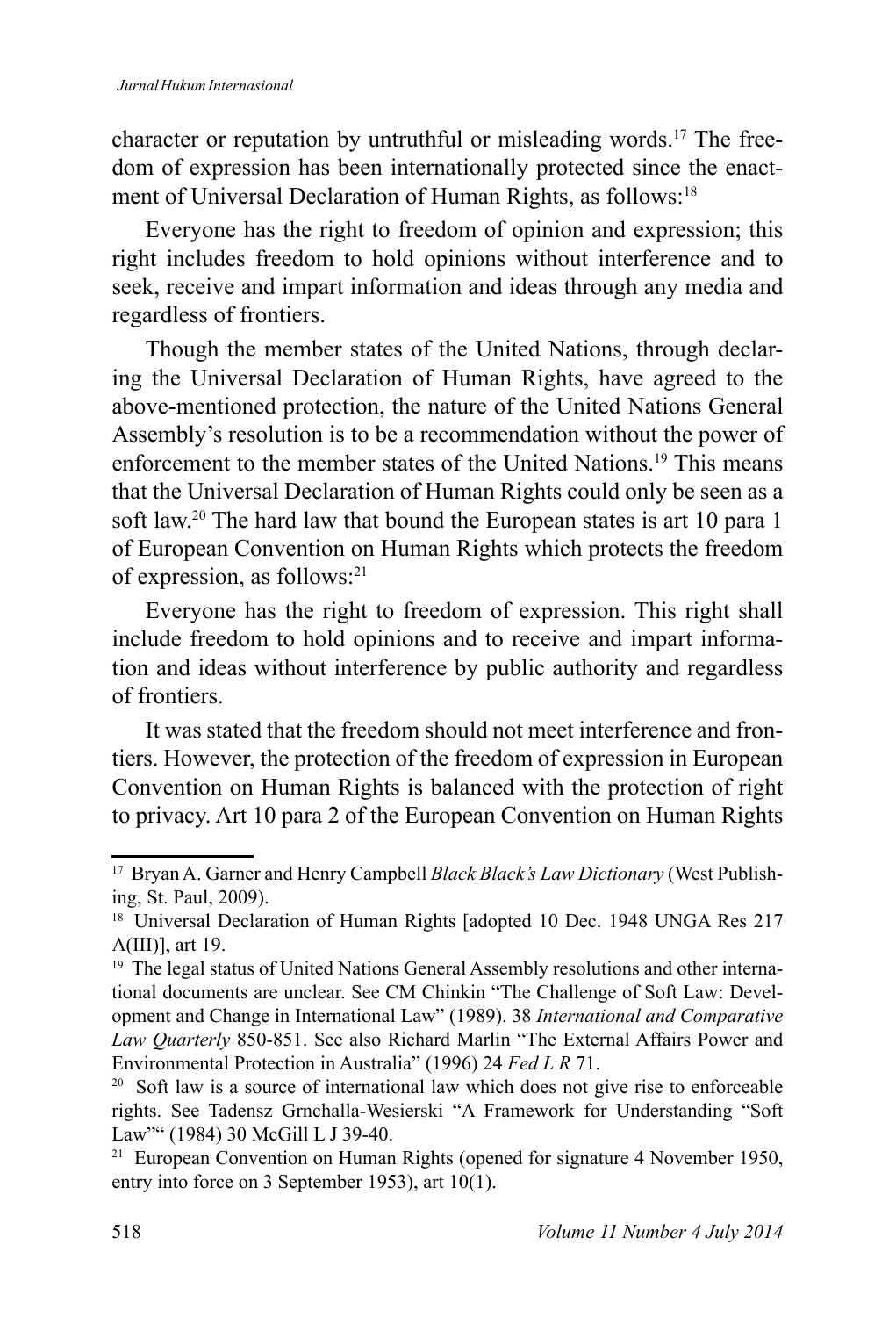stated as follows:<sup>22</sup>

The exercise of these freedoms, since it carries with it duties and responsibilities, may be subject to such formalities, conditions, restrictions or penalties as are prescribed by law ... for the protection of the reputation or rights of others, for preventing the disclosure of information received in confidence, or for maintaining the authority and impartiality of the judiciary.

For the European Union member states, the freedom of expression is given by the art 11 of the Charter of Fundamental Rights of the European Union, as follows:<sup>23</sup>

- 1. Everyone has the right to freedom of expression. This right shall include freedom to hold opinions and to receive and impart information and ideas without interference by public authority and regardless of frontiers.
- 2. The freedom and pluralism of the media shall be respected.

In *Schmidberger*<sup>24</sup>, the Court stated that "unlike other fundamental rights", the freedom of expression and freedom of assembly are subject to certain limitations. In this case, the European Court of Justice engaged in an analysis of the relation between articles 10 and 11 of the European Convention on Human Rights related to the freedom of expression and freedom of assembly on one hand and the free movement of goods expressed by the EC Treaty on the other hand. The Court found that the restriction on the free movement of goods was justified and that the national authorities had been entitled to authorize the demonstration. This is the first case in which respect for and protection of fundamental rights has been used by a Member State as a justification for a restriction on a fundamental freedom. This is an implicit acknowledgement of the fact that in certain cases fundamental rights can be absolute. The existence of such rights is also confirmed by references to the constitutions of member States and to the European Convention on Human Rights.<sup>25</sup>

 $22$  Article 10(2).

<sup>&</sup>lt;sup>23</sup> Charter of Fundamental Rights of the European Union (opened for signature 2 October 2000, entry into force on 1 December 2009), art 11.

<sup>&</sup>lt;sup>24</sup> Case C-112/00 Schmidberger v Austria [2003] ECR I-5659.

<sup>&</sup>lt;sup>25</sup> Giacomo Di Federico (ed) The EU Charter of Fundamental Rights: From Declara-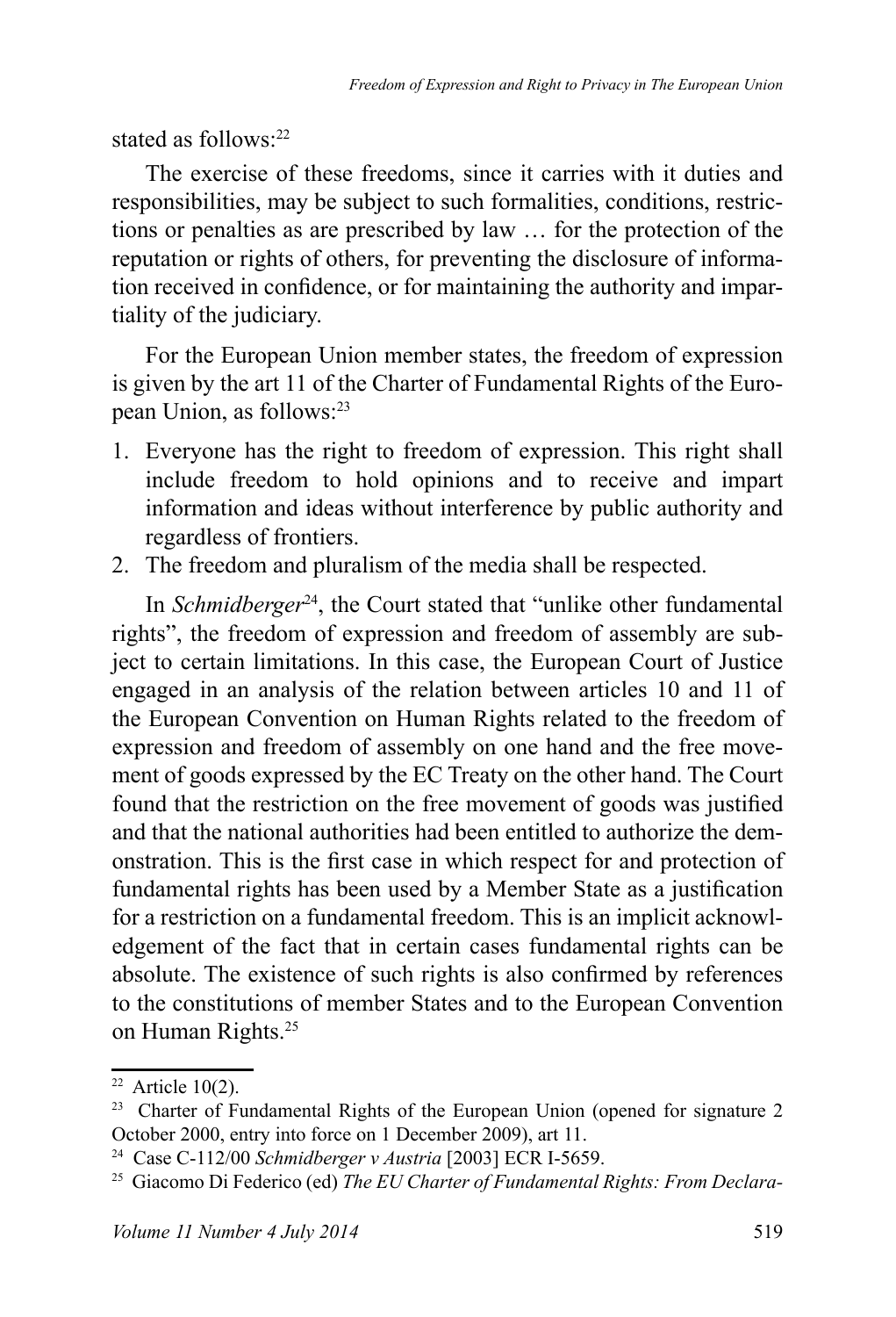#### Jurnal Hukum Internasional

Progress has been made in recent years in terms of securing respect for the right to freedom of expression. Efforts have been made to implement this right through specially constructed regional mechanisms. New opportunities are emerging for greater freedom of expression with the internet and worldwide satellite broadcasting. New threats are emerging too, for example with global media monopolies and pressures on independent media outlets.<sup>26</sup> Although the freedom of press is recognised as a part of the freedom of expression, it is still not clear whether the freedom to make an artwork, such as a photograph, is also protected under the freedom of expression. Even if it is protected, another issue that would come up with this is whether the unauthorised photographs of private properties are protected as the other photographic works.

#### C. PROTECTION FOR THE RIGHT TO PRIVACY

The right of privacy is the right that is given to individuals to go their own ways and live their own lives that is free from interferences. invasion, and annoyances.<sup>27</sup> Art 12 of the Universal Declaration of Human Rights stated that "no one shall be subjected to arbitrary interference with his privacy, family, home or correspondence, nor to attacks upon his honour and reputation".<sup>28</sup>

Although the Declaration is only a guide in maintaining the protection of human rights, the Declaration inspired the content of several conventions regarding the protection of human rights. For example, for the protection of right to privacy, art 8 of the European Convention on Human Rights stated as follows:<sup>29</sup>

1. Everyone has the right to respect for his private and family life, his home and his correspondence.

tion to Binding Instrument (Springer, 2011).

<sup>&</sup>lt;sup>26</sup> "Freedom of Expression" Human Rights Education Associates <http://www.hrea. org/>. See also John D Zelezny Communications Law: Liberties, Restraints, and the Modern Media (4th ed, Wadworths Publishing Company, California, 1997), p 29.

<sup>&</sup>lt;sup>27</sup> Bryan A. Garner and Henry Campbell Black Black's Law Dictionary (West Publishing, St. Paul, 2009).

<sup>&</sup>lt;sup>28</sup> Universal Declaration of Human Rights [adopted 10 Dec. 1948 UNGA Res 217  $A(III)$ ], art 12

 $29$  Article 8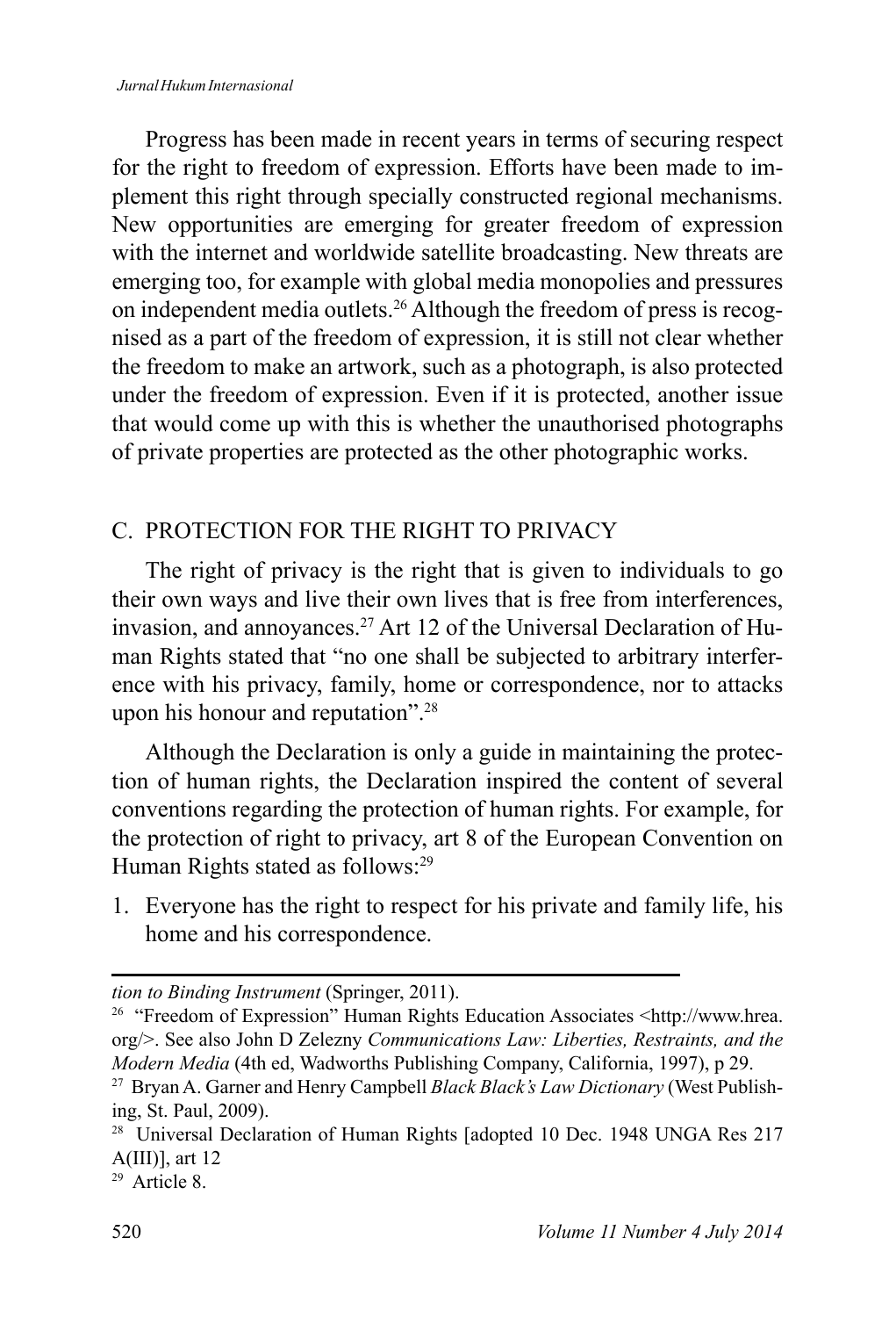2. There shall be no interference by a public authority with the exercise of this right except such as is in accordance with the law and is necessary in a democratic society in the interests of national security, public safety or the economic well-being of the country, for the prevention of disorder or crime, for the protection of health or morals, or for the protection of the rights and freedoms of others.

The similar protection also appears in articles 6 and 7 of the Charter of Fundamental Rights of the European Union. Art 6 of the Charter of Fundamental Rights of the European Union provided that "everyone" has the right to liberty and security of person" and art 7 of the Charter provided that "everyone has the right to respect for his or her private and family life, home and communications".<sup>30</sup> Art 7 of the Charter clearly stated that a private property, or what it is called "home", is placed under the right of privacy of a person. The act of trespassing is considered as breach of law, as this means that there is a person who stepped in to another person's private property.

## D. UNIFIED COPYRIGHT LAW IN THE EUROPEAN UNION

The Copyright Directive, or officially known as the Directive 2001/29/EC of the European Parliament and of the Council of 22 May 2001 on the harmonisation of certain aspects of copyright and related rights in the information society, is a directive of the European Union enacted to implement the WIPO Copyright Treaty<sup>31</sup> and to harmonise aspects of copyright law across Europe, such as copyright exceptions.<sup>32</sup> Though the Directive was meant to unify the copyright protection among European Union member states, in reality, the Directive gives its Member States significant freedom in regulating certain aspects of copyright protection.

European Union member states had until 22 December 2002 to implement the Directive into their national laws as stated in art 13 of

<sup>&</sup>lt;sup>30</sup> Charter of Fundamental Rights of the European Union (opened for signature 2 October 2000, entry into force on 7 December 2000), art 6-7.

<sup>&</sup>lt;sup>31</sup> World Intellectual Property Organization Copyright Treaty (opened for signature 20 December 1996, entry into force 6 March 2002) [WIPO Copyright Treaty].

<sup>&</sup>lt;sup>32</sup> Directive 2001/29/EC on the harmonisation of certain aspects of copyright and related rights in the information society  $[2001]$  OJ L167/10.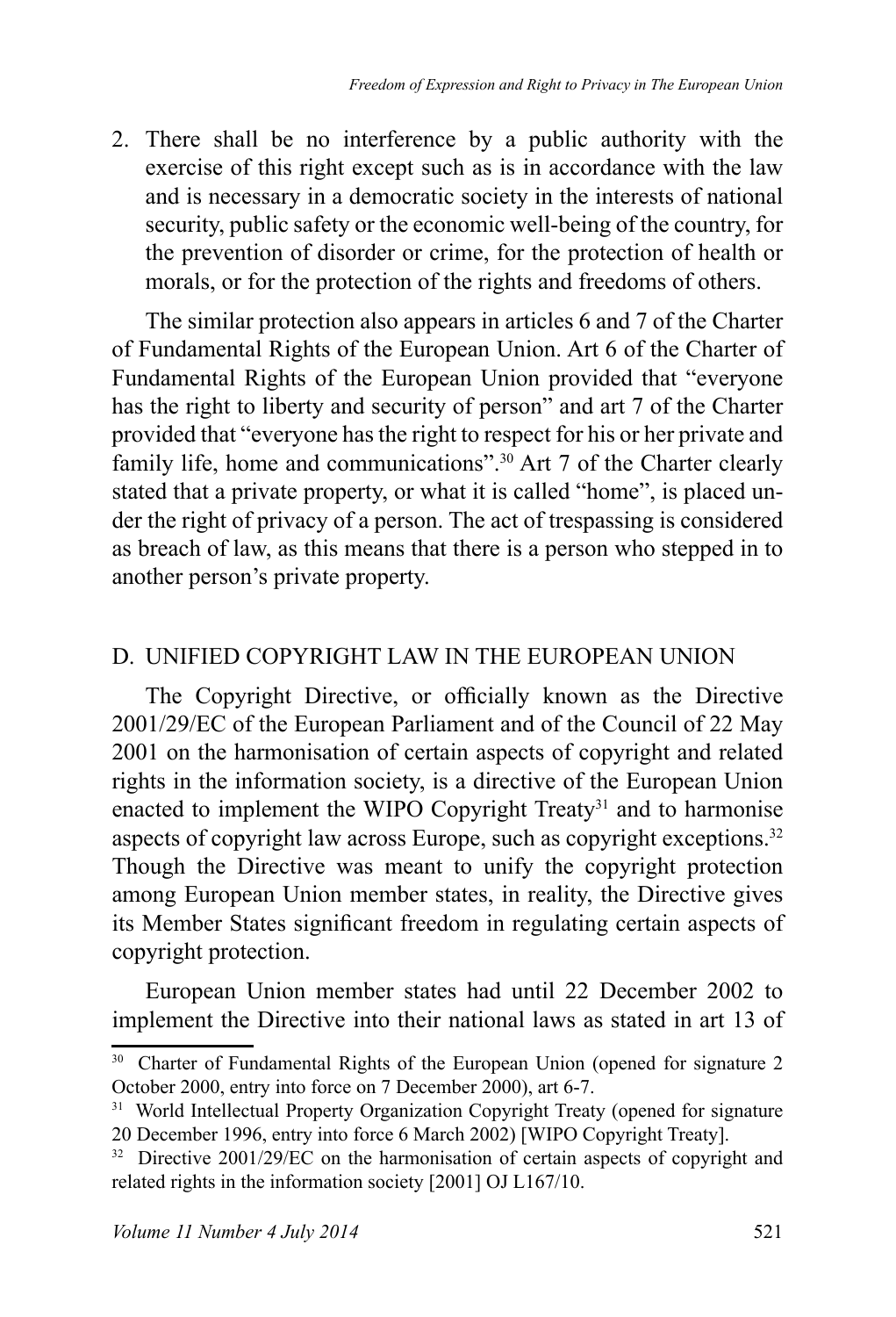the Copyright Directive. However, only Greece and Denmark met the deadline, while Italy<sup>33</sup>, Austria, Germany<sup>34</sup>, and the United Kingdom<sup>35</sup> implemented the Copyright Directive in 2003. The remaining eight European Union member states, namely Belgium, Spain, France, Luxembourg, The Netherlands, Portugal, Finland, and Sweden, were referred to the European Court of Justice for non-implementation.<sup>36</sup> For the purpose of differentiating between the discussion on the subject of all European Union member states and the European Union member states which implemented this Copyright Directive, the words "Member States" would refer to the latter.

Articles 2 to 4 of the Copyright Directive contain definitions of the exclusive rights granted to under copyright and related rights. The Copyright Directive distinguishes the "reproduction right" as stated in art 2 of the Copyright from the right of "communication to the public" or "making available to the public" in art 3 of the Copyright Directive, as reproduction right is specifically intended to cover publication and transmission on the internet. The two names for the right were derived from the WIPO Copyright Treaty and the WIPO Performances and Phonograms Treaty. The related right for authors to authorise or prohibit any form of distribution to the public by sale or otherwise is provided for in art 4 of the Copyright Directive.

As it was mentioned above, the Copyright Directive provides exceptions and limitations for the Member States to certain aspects. Art 5 of the Copyright Directive lists the copyright exceptions which Member States may apply to copyright and related rights. In principle, Member States may only apply exceptions which are on the agreed list, although other exceptions which were already in national laws as of 22 June 2001 may remain in force.<sup>37</sup> The Copyright Directive makes only one

<sup>&</sup>lt;sup>33</sup> Italy implemented the Copyright Directive on 9 April 2003.

<sup>&</sup>lt;sup>34</sup> Germany implemented the Copyright Directive on 13 September 2003.

<sup>&</sup>lt;sup>35</sup> United Kingdom implemented the Copyright Directive on 31 October 2003.

<sup>&</sup>lt;sup>36</sup> "Implementation of the directive 2001/29/EC of the European Parliament and the Council of 22 May 2001 on the harmonization of certain aspects of copyright and related rights in the Information Society" Association of European Performers' Organisations <http://www.aepo-artis.org/>.

 $37$  Directive 2001/29/EC on the harmonisation of certain aspects of copyright and related rights in the information society [2001] OJ L167/10, art  $5(3)(o)$ .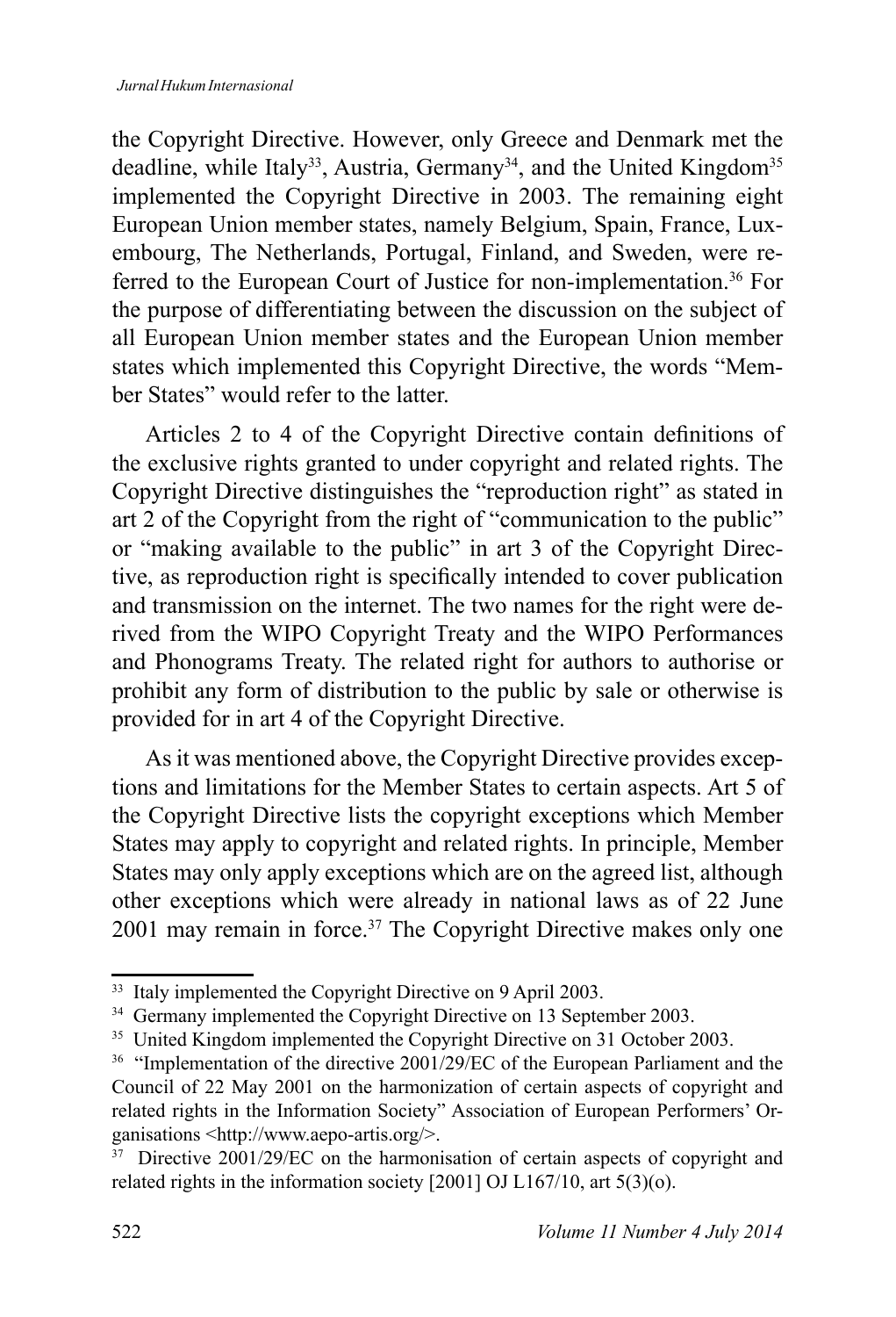exception obligatory, which is transient or incidental copying as part of a network transmission or legal use. Therefore, the internet service providers are not liable for the data they transmit, even if it infringed copyright. The other limitations are optional, and therefore the Member States may choose which of those they will give effect to in national laws. The exceptions that can be made by the Member State are set out in art  $5(3)$  of the Copyright Directive, as follows:<sup>38</sup>

*… (c) reproduction by the press, communication to the public or making available of published articles on current economic, political or religious topics or of broadcast works or other subject-matter of the same character, in cases where such use is not expressly reserved, and as long as the source, including the author's name, is indicated, or use of works or other subject-matter in connection with the reporting of current events, to the extent justified by the informatory purpose and as long as the source, including the author's name, is indicated, unless this turns out to be impossible; …*

*(h) use of works, such as works of architecture or sculpture, made to be located permanently in public places; …*

After several debates and considerations from the Parliament to apply the Directive within the Copyright Law in the United Kingdom, the Directive finally accepted in the United Kingdom national law by the enactment of Statutory Instrument SI 2003/2498 ("The Copyright and Related Rights Regulations 2003). Minor amendments also were made under the Performances Regulations  $2006$  (SI  $2006/18$ ). In Germany, the Copyright Directive is implemented by the enactment of Act amending the Law on Copyright and Related Rights 1965 of 10 September 2003. There are several new provisions in the German Copyright Law after the enactment of the Act, such as introduction of the new legal definition of "making available to the public" that applies mainly to online content, the changes in provisions concerning private copies, legal protection for technological copy protection mechanism, exceptions and limitations of copyright in favour of disabled persons and of news reporting, and the changes on how pictures from catalogues cannot be used for free any more, not even to illustrate an exhibition review.<sup>39</sup>

In Italy, the implementation of the Directive is known as *Decreto* 

 $38$  Article 5(3)(h).

<sup>&</sup>lt;sup>39</sup> Ian Brown "Implementing the EU Copyright Directive" Foundation for Information Policy Research  $\text{thttp://www.fipr.org>}, p. 71$ .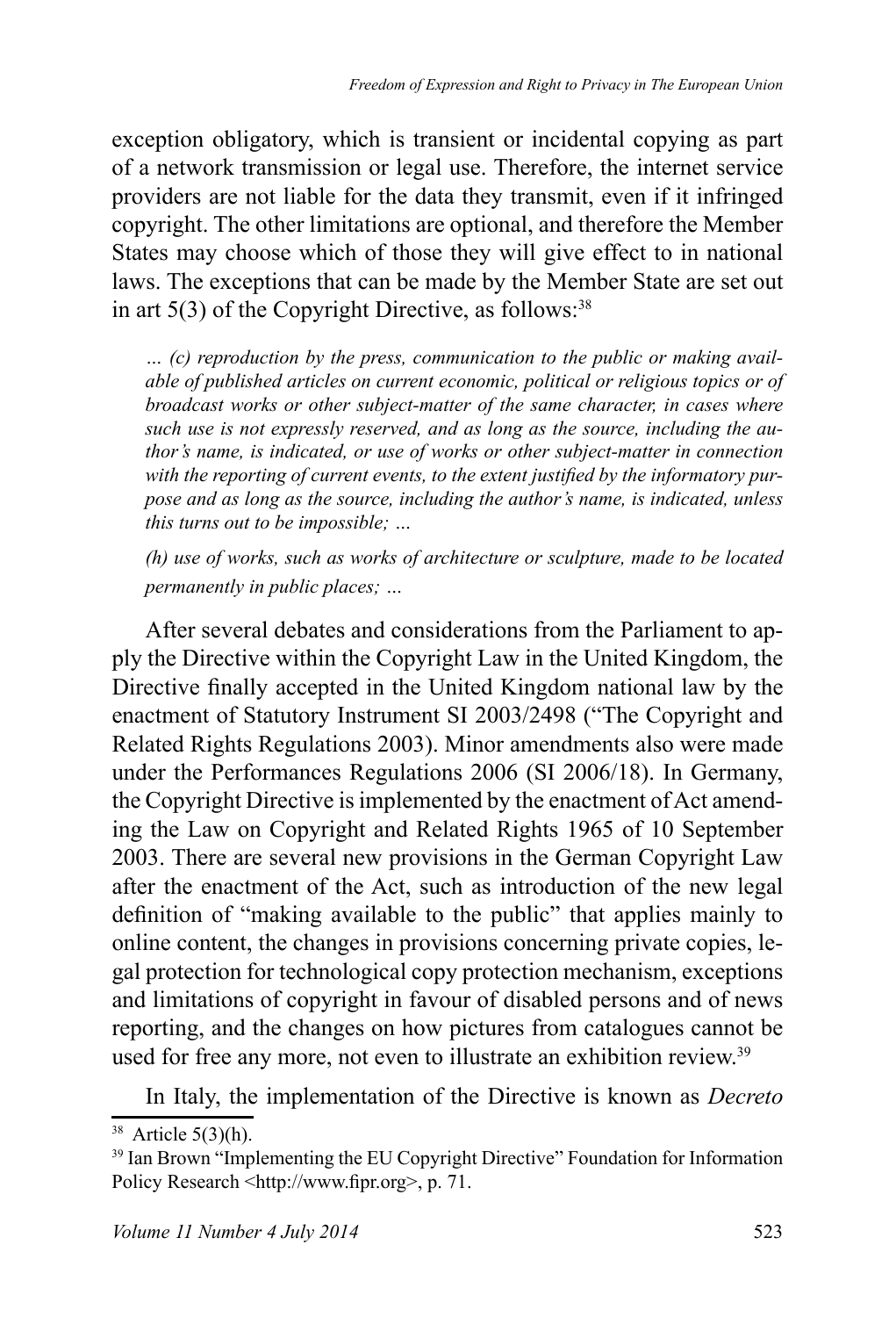*Legislativo 9 Aprile 2003, n. 68: Attuazione della direttiva 2001/29/ CE sull'armonizzazione di taluni aspetti del diritto d'autore e dei diritti connessi nella societa' dell'informazione (GU n. 87 del 14-4-2003 - Suppl. Ordinario n.61*), translated as Legislative Decree of April 9th, 2003, no. 68: Implementation of the Directive 2001/29/EC on the harmonisation of certain aspects of copyright and related rights in the information society. There are similar changes with German Copyright Law that happens in Italy, for example the changes of exceptions and limitations of copyright protection, technological protection measure, interoperability and research, privacy, and enforcement and penalties in relation to copyright infringement. $40$ 

### E. FREEDOM OF EXPRESSION AND RIGHT TO PRIVACY WITHIN COPYRIGHT LAW IN THE EUROPEAN UNION

Copyright law is the last developed of the main intellectual property rights. Copyright protects art and literary works, such as photographs, music, and videos.<sup>41</sup> The protection of copyright started with the British Statute of Anne in 1710 after the advent of printing press. The first international treaty regarding copyright law is the Berne Convention of 1886. The member states of the Berne Convention are called "a Union for the protection of the rights of authors in their literary and artistic works".

Development of copyright law eventually met an issue related to copyright protection for the photographs of copyright-protected works. Newell refers to the freedom of panorama as the right to take photographs of public spaces.<sup>42</sup> Copyright laws in some countries, such as the United Kingdom<sup>43</sup> and New Zealand<sup>44</sup>, do not consider the freedom of panorama as copyright infringement to architectural works which are visible from public places. In the European Union, art  $5(3)(h)$  of

<sup>&</sup>lt;sup>40</sup> *Ibid.*, p. 87.

<sup>&</sup>lt;sup>41</sup> Berne Convention for the Protection of Literary and Artistic Works (opened for signature 9 September 1886, last amended 28 September 1979, entry into force on 19 November 1984), art  $2(1)$ .

<sup>&</sup>lt;sup>42</sup> Bryce Clayton Newell "Freedom of Panorama: A Comparative Look at International Restrictions on Public Photography"  $(2011)$  44 CLR 407 p. 409.

<sup>&</sup>lt;sup>43</sup> Copyright, Designs and Patents Act 1988 (UK), s  $62(1)$ .

<sup>&</sup>lt;sup>44</sup> Copyright Act 1994, s  $73$ .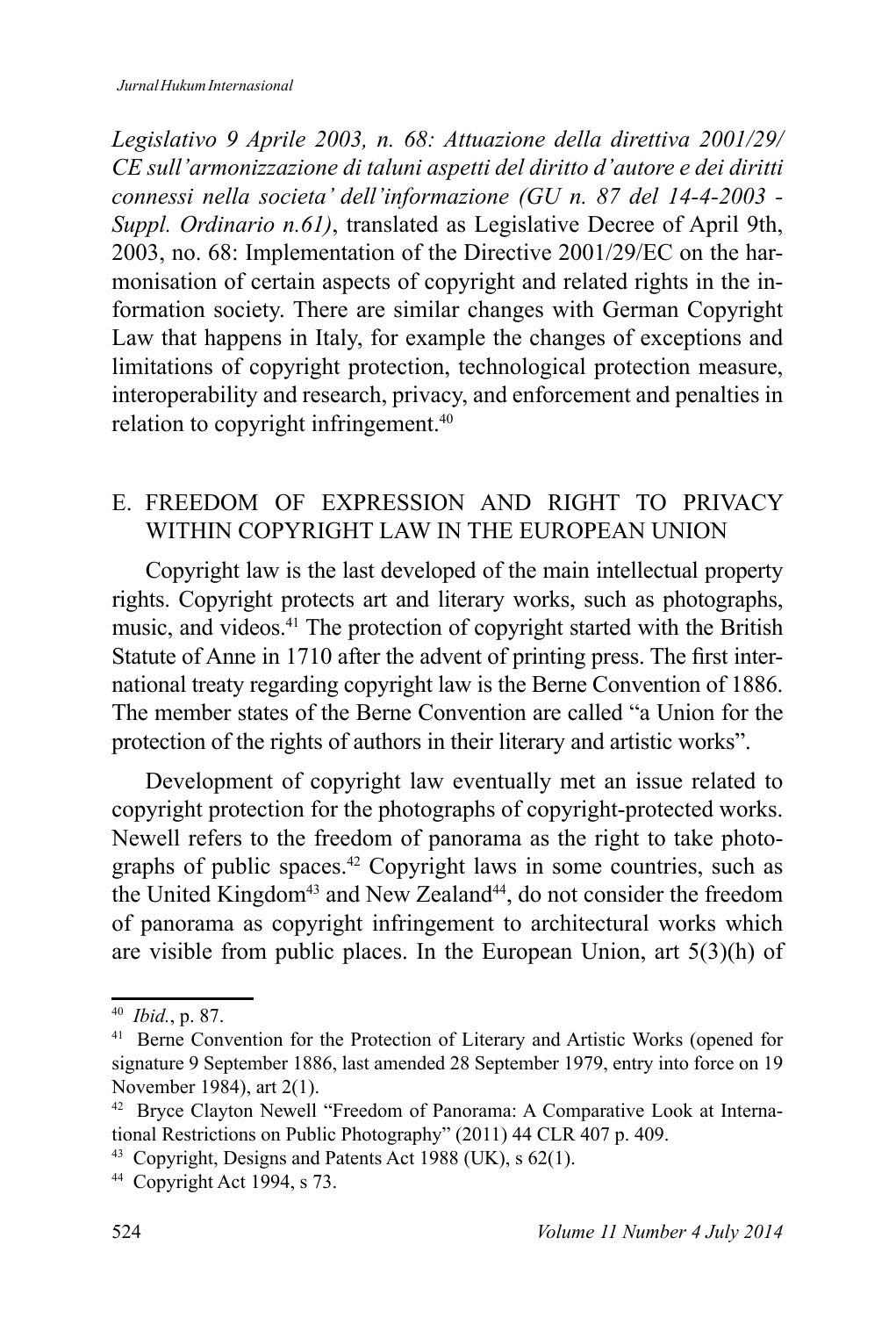the Copyright Directive states that the member states may provide for exceptions or limitations to the reproduction right in the use of works of architecture or sculpture, made to be located permanently in public places.<sup>45</sup> The act of making a photograph of such works may be referred to as an act of reproduction. Therefore, the Copyright Directive gives the power to the Member States to regulate the freedom of panorama in their own jurisdictions. However, there has not been any reference as to whether the freedom of panorama should be considered as the breach of right to privacy or a form to exercise the freedom of expression.

The freedom of panorama gives the right to photographers to publicise, reproduce, distribute, and even to commercialise their photographs without having to gain consent from the architect of a building or the sculptor of a sculpture. In Radford v Hallenstein Bros Ltd<sup>46</sup>, it is stated that the copyright of sculptures is not infringed by the commercialisation of the photographs of the sculptures because the sculpture in this case was visible in the public place. Therefore, photographers may be protected by the freedom of panorama to gain both the moral right and economic right to photographs of buildings, including a house which is clearly a private property, just because the external appearance of the house is visible from a public place.

The issues regarding the use of photographs have been developing through the years, especially following the development of the internet. People are able to easily use photographs they have found on the internet for any purpose. In the meantime, the freedom of panorama is not recognised in the copyright law in every country, even among the European Union member states. There are some countries that remain silent as to this rule, while there is no international or regional treaty that regulates the application of freedom of panorama.

1. Freedom of Panorama in Several European Union Member States

Photographs are protected as artistic works under the copyright law. It is also a form of expressing a person's thoughts or feelings, and it should be considered to be protected under the freedom of expression.

<sup>&</sup>lt;sup>45</sup> Directive 2001/29/EC on the harmonisation of certain aspects of copyright and related rights in the information society  $[2001]$  OJ L167/10, art 5(3)(h).

<sup>&</sup>lt;sup>46</sup> Radford v Hallenstein Bros Ltd HC Auckland CIV 2006-404-004881, 22 February 2007.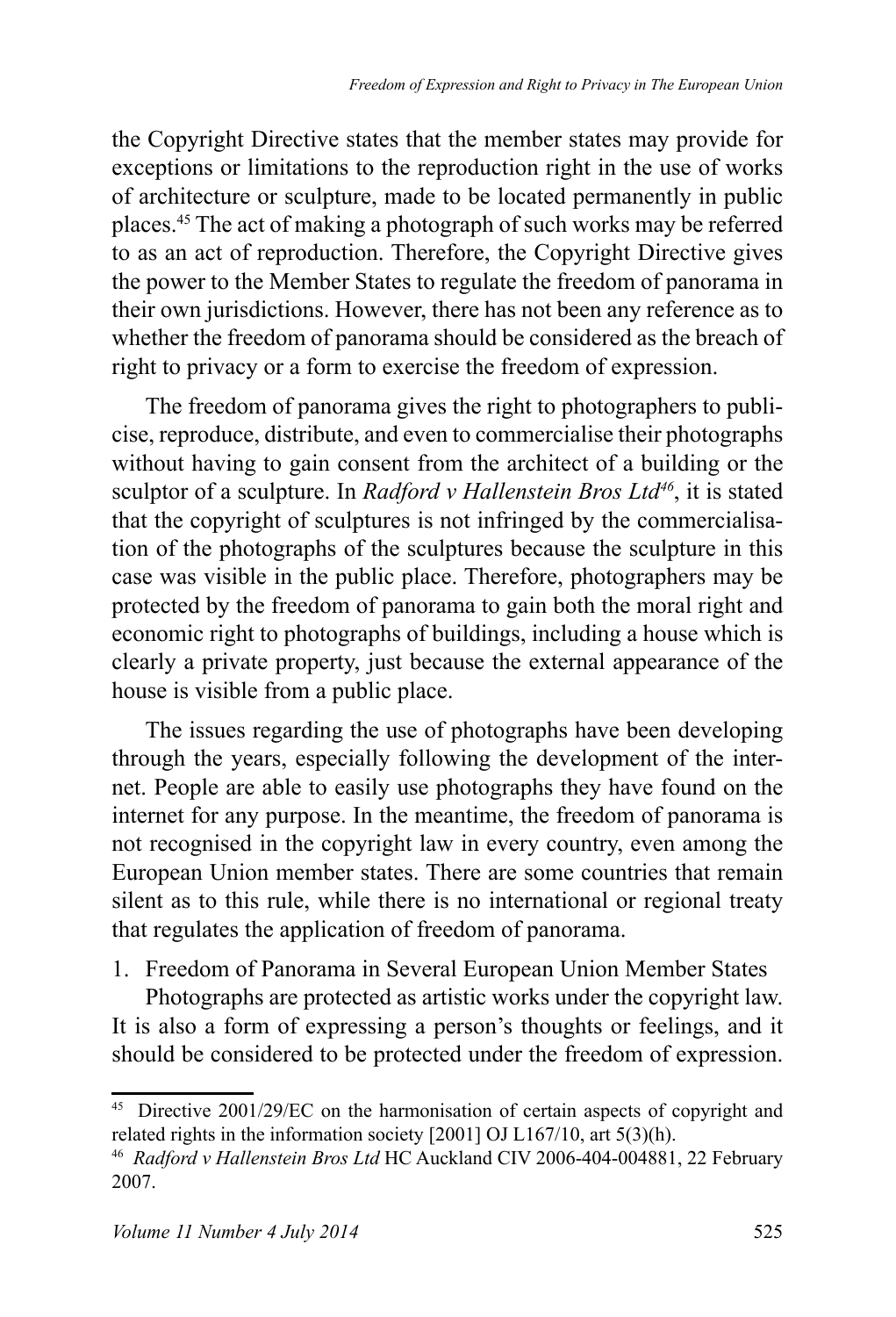There are no limitations as to what should or should not be photographs. However, as explained in the previous chapters, a person's freedom of expression has a limitation which is the right of privacy of other people.

The freedom of panorama is the freedom to photograph copyrightprotected works without having to gain consent from the copyright owner. This freedom becomes an issue in intellectual property law because the copyright gives exclusive rights to the copyright owners and these rights may be limited by the availability of the freedom of panorama. However, as the works that already in the public domain are no longer protected by copyright, it is out of question if taking photographs of works in public domain is permissible.

Since the Copyright Directive does not regulate a unified provision related to the freedom of panorama, there are different provisions in the European Union member states' national laws. The second paragraph in art 87 of the Copyright Act in Italy stated that the Act protects copyright for photographs, but the protection does not cover the photographs of "writings, documents, business papers, material objects, technical drawings, and similar products". The Act does not mention the meaning of "material objects" and therefore, it can be referred to as "any form of works" except those that are mentioned in the first paragraph of art 87 of the Copyright Act. As the first paragraph<sup>47</sup> does not state the words "building" or "architectural works", therefore this Act does not protect copyright for photographs of copyright-protected buildings, including private properties.

On the other hand, based on art 59 of the Copyright Law in Germany<sup>48</sup>, it is permissible in Germany to photograph copyright-protected

<sup>&</sup>lt;sup>47</sup> "Pictures of persons, or of aspects, elements or features of natural or social life, obtained by photographic or analogous process, including reproductions of works of graphic art and stills of cinematographic films, shall be considered to be photographs for the purpose of the application of the provisions of this Chapter." Protezione del dirittod'autore e di altridiritticonnessi al suoesercizio [Law for the Protection of Copyright and Neighbouring Rights] (Italy), art 87.

<sup>&</sup>lt;sup>48</sup> "It shall be permissible to reproduce, by painting, drawing, photography or cinematography, works which are permanently located on public ways, streets or places and to distribute and publicly communicate such copies. For works of architecture, this provision shall be applicable only to the external appearance." GesetzüberUrheberrecht und verwandteSchutzrechte [Act on Copyright and Related Rights] (Germany), art 59.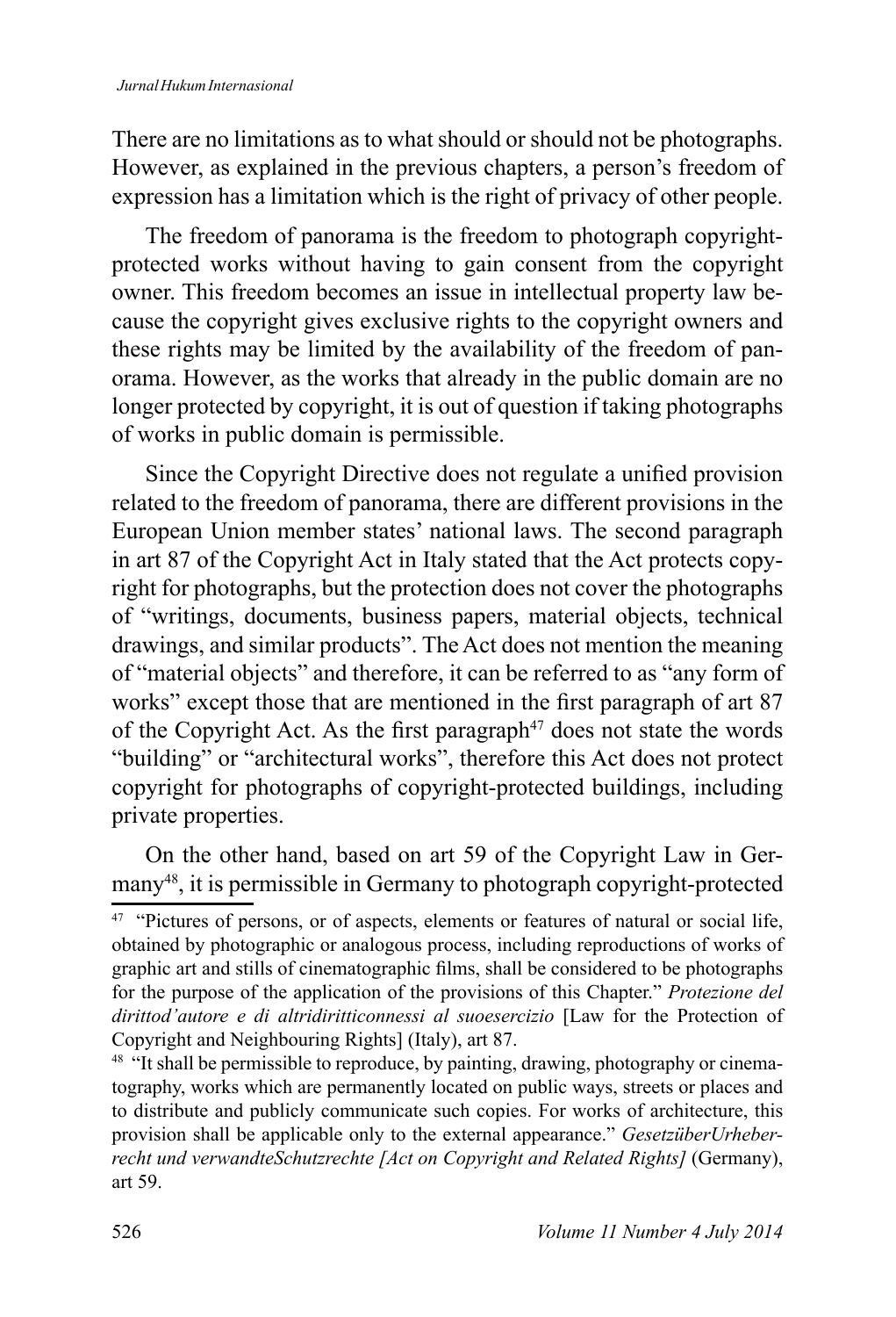architectural works. This provision protects the photographs of copyright-protected works which are "permanently located on public ways, streets, or places", although the protection for photograph of copyrightprotected architectural works is only limited to the "external appearance" because reproductions may not be carried out on an architectural work.<sup>49</sup> The photographs of copyright-protected architectural works in Germany would fall into the category of reproduction and therefore is protected by Copyright Law in Germany.

At the same time, s 62 of the Copyright Law in the United Kingdom stated as follows<sup>-50</sup>

- 1) This section applies to  $$ 
	- a) buildings, and
	- b) sculptures, models for buildings and works of artistic craftsmanship, if permanently situated in a public place or in premises open to the public.
- 2) The copyright in such a work is not infringed by
	- a) making a graphic work representing it,
	- b) making a photograph or film of it, or
	- c) making a broadcast of a visual image of it.
- 3) Nor is the copyright infringed by the issue to the public of copies, or the communication to the public, of anything whose making was, by virtue of this section, not an infringement of the copyright.

This provision means that the Copyright Law in the United Kingdom allows the act of taking photograph of buildings, which it does not differentiate from private properties, and also provides copyright protection for the photographs.

Though the copyright laws in these countries are protecting the rights that are given to the authors of literary and artistic works and give them the freedom of expression, the laws are silent about the protection of right to privacy that might be violated by the making of artistic works, particularly photographic works of private properties. Right to privacy is also a part of fundamental rights which are protected by the Charter of Fundamental Rights, and therefore the European Union

<sup>&</sup>lt;sup>49</sup> *Ibid.*, art. 59.

 $50$  Copyright, Designs and Patents Act 1988 (UK), s 62.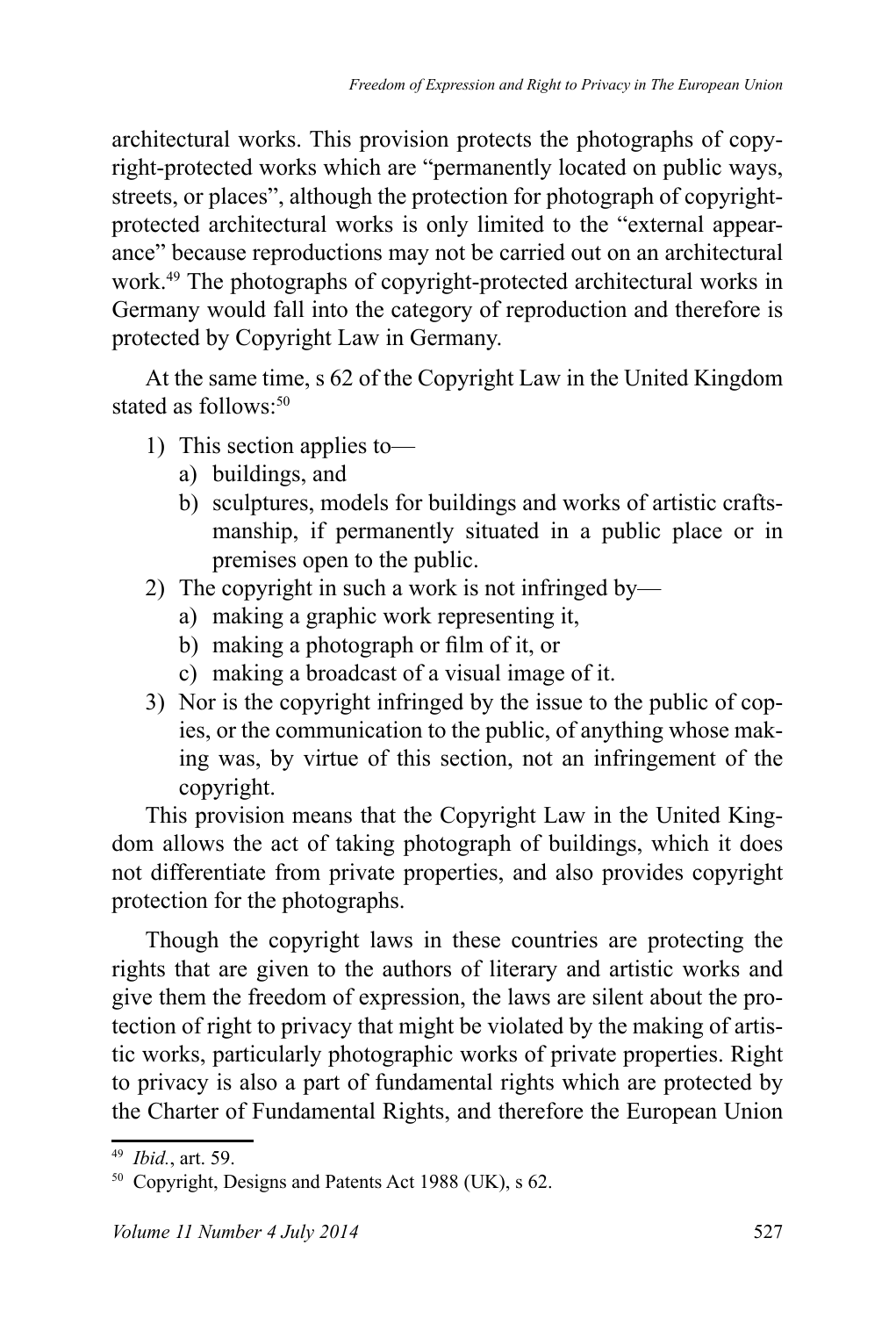member states should also protect the right to privacy of the owners of private properties<sup>51</sup>.

2. The Debate: Should the freedom of panorama be protected as freedom of expression or should it be punished as breach of the right to privacy?

Legal issues that might arise from the absence of law regarding the protection of the freedom of expression and the right to privacy in relation to copyright law can be described based on a hypothetical case. As an example, A is a photographer and he photographed B's house because he thought it had an interesting external appearance. A took the photograph from the street which falls into the category of a public place and he displayed the photograph in his online gallery to get people order for the print version of the photograph, although B did not approve about any of this. B found out about it and he felt that his privacy was threatened as many people searched for his house to take photographs in front of it. At the same time, A has produced an artistic work, which is the photograph of the house, and he has copyright protection for the photograph to ensure his freedom of expression.

It is clearly provided in regional and international law that every person is entitled to the right to privacy. On the other hand, there is a freedom of expression. The balance between the freedom of expression and right to privacy is rarely achieved, even in the court judgments. An example for this problem can be found in Axel Springer Ag v Germany<sup>52</sup>.

Axel Springer AG is registered company in Germany. It is the publisher of the Bild, a national daily newspaper. The problem in this case started when, in September 2004, the Bild published a front-page article about X, a well-known television actor, being arrested in a tent at the Munich beer festival for possession of cocaine. The article was supplemented by a more detailed article on another page and was illustrated by three pictures of X. The article even mentioned a detail that X had previously been given a suspended prison sentence for possession of drugs in July 2000. The newspaper published a second article in July 2005, which reported on X being convicted and fined for illegal pos-

<sup>&</sup>lt;sup>51</sup> Bryan A. Garner and Henry Campbell Black Black's Law Dictionary (West Publishing, St. Paul, 2009).

<sup>&</sup>lt;sup>52</sup> Axel Springer Ag v Germany, ECHR, Grand Chamber (Feb. 7, 2012).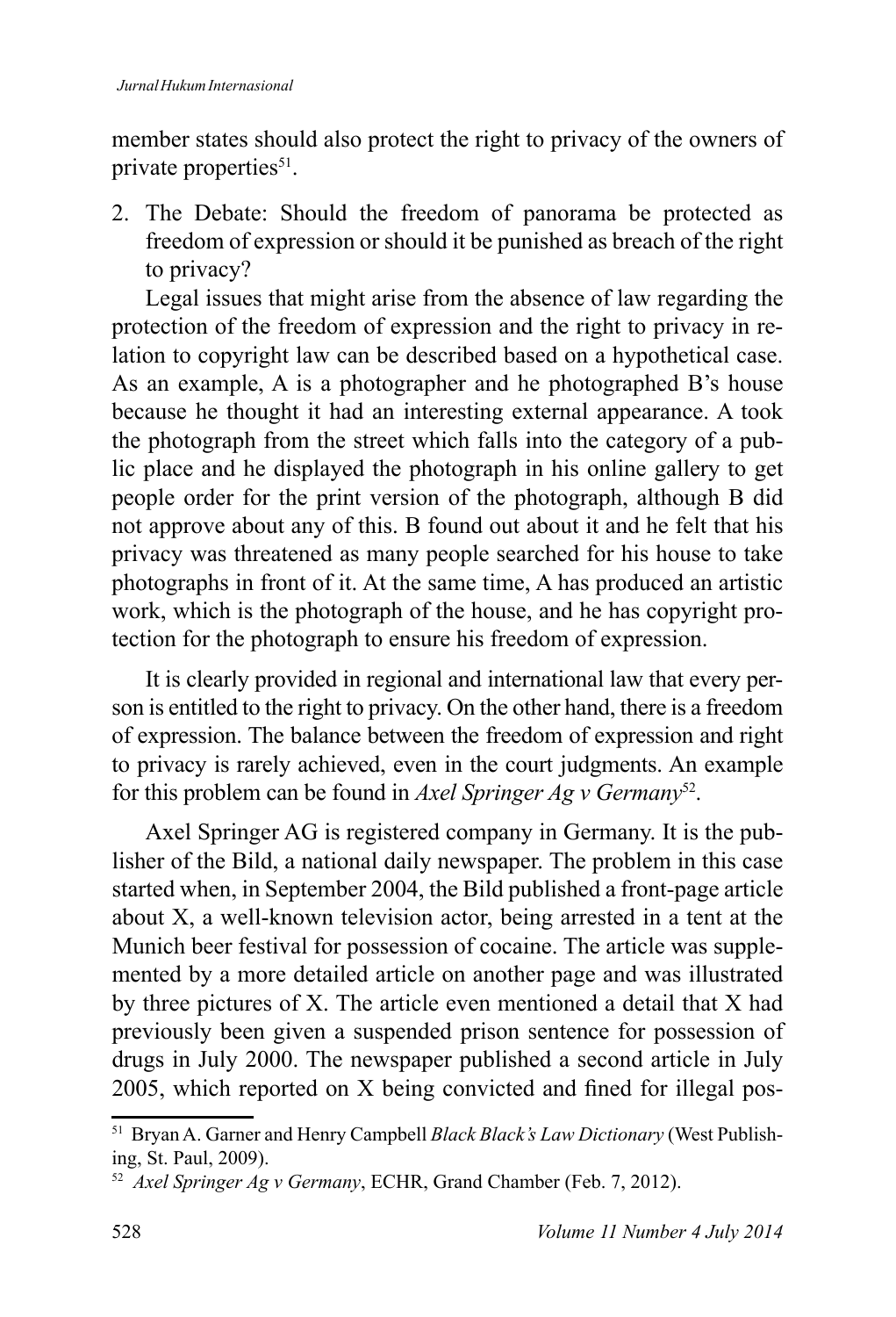session of drugs after he had made a full confession. Immediately after the first article appeared,  $X$  brought injunction proceedings against Axel Springer AG with the Hamburg Regional Court, which granted his request and prohibited any further publication of the article and the photographs with court judgment in June 2005. The Court felt that there was the need to protect  $X$ 's right to privacy.

In November 2005, Hamburg Regional Court prohibited any further publication of almost the entire article and even ordered Axel Springer AG to pay an agreed penalty. The court held in particular that  $X$ 's right of privacy was violated by prevailing the details to the public. The judgment was upheld by the Hamburg Court of Appeal and, in December 2006, by the Federal Court of Justice. There was also another set of proceedings concerning the second article where the judgment was upheld by the Hamburg Court of Appeal and the Federal Court of Justice in the same ground as the previous proceedings related to the first article.

Despite protecting fundamental rights, in March 2008, the Federal Constitutional Court declined to consider constitutional appeals lodged by Axel Springer AG against the decisions. Axel Springer AG was complained, under art 10 of the European Convention on Human Rights, about the injunction prohibiting any further publication of the articles. It was clear that the German courts' decisions had constituted an interference with the company's right to freedom of expression under art 10 of the European Convention on Human Rights.

The European Court of Human Rights found that nothing suggested that Axel Springer AG had not undertaken a balancing exercise between its interest in publishing the information and the actor's right to respect for his private life. The Court also noted that the articles that were published by Axel Springer AG had not revealed details about the actor's private life, but had mainly concerned the circumstances of his arrest and the outcome of the criminal proceedings against him. Therefore the German Court had violated art 10 of the European Convention on Human Rights.

In relation to the problem about whether A has the right to take and publish the photograph or not, we can refer to the judgment of *Painer v Standard VerlagsGmbH and others<sup>53</sup>*. This case is about Ms Painer who

<sup>&</sup>lt;sup>53</sup> Case 145/10 *Eva-Maria Painer v Standard VerlagsGmbH and Others* [2011].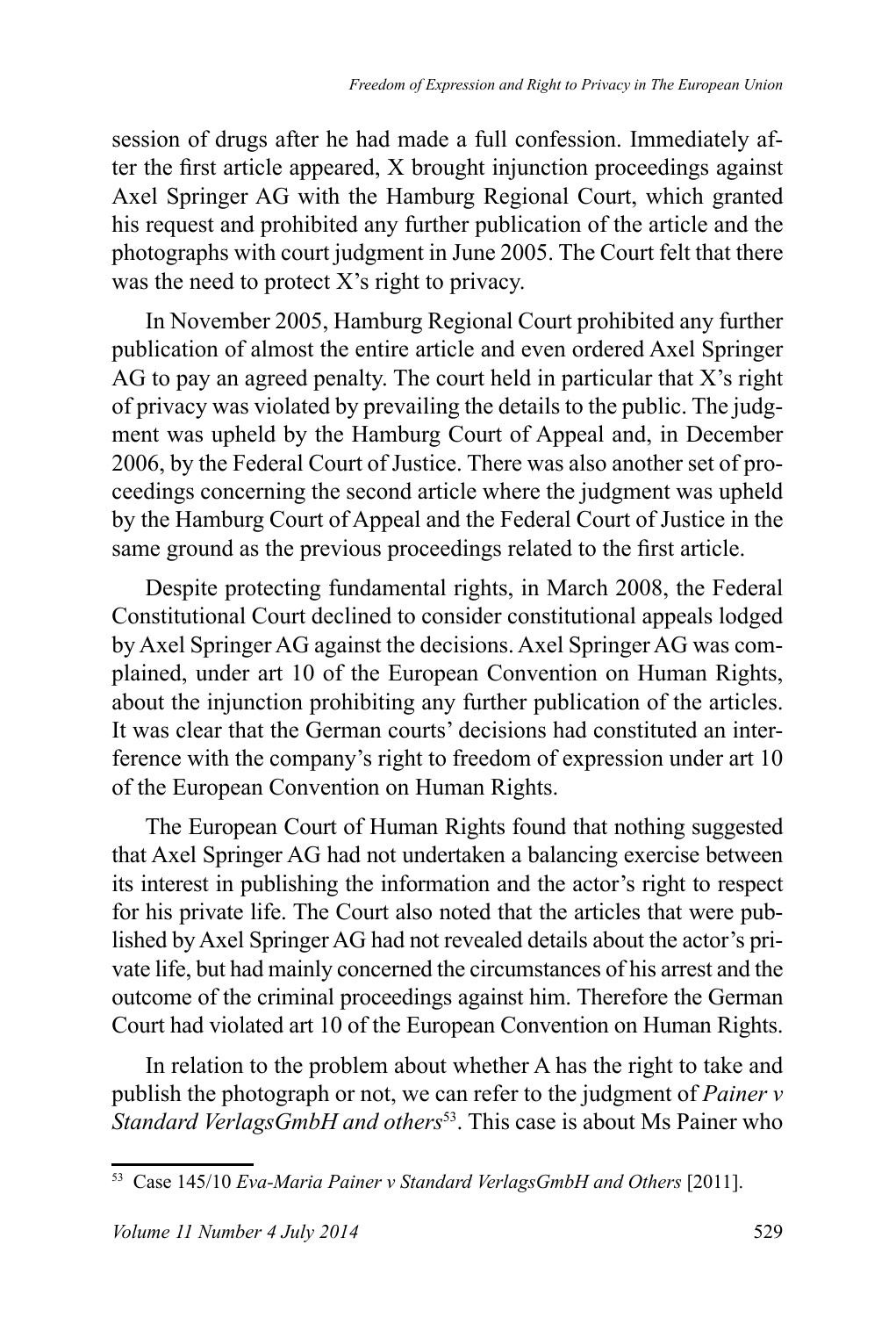is a freelance photographer who took photograph of children in nurseries and day care centres. In the course of her work, she took several photographs of Natascha K, where she chose the background, deciding on the pose and facial expression, and producing and developing those photographs. After Natascha K., was abducted in 1998, the Austrian police launched a search appeal for Natascha K, in which Ms Painer's photographs were used. Apparently, five newspaper publishers, four German and one Austrian, published those photographs in certain newspapers and known websites without indicating the name of the photographer or, in this case, refer to Ms Painer as the photographer as the publishers claimed to have problem with discovering the author of those photographs.

As Ms Painer considered that the publishing of those photographs infringed her copyright, she applied to the Austrian courts for an order that the publishers immediately cease the reproduction and/or distribution of those photographs, without her consent and without indicating her as author. The *Handelsgericht Wien*, or the Vienna Commercial Court in Austria, before which the proceedings were brought, asks the Court of Justice whether European Union law confers inferior copyright protection on portrait photographs because they are realistic images and the degree of artistic freedom is limited. In addition, the Austrian court seeks to ascertain the conditions under which such photographs can be used by the media, without the photographer's consent, for the purposes of a criminal investigation. It also asks the Court to clarify the conditions in which a protected work can be quoted.

In the judgment, the Court notes that copyright protects only original subject matter, that is to say its author's own intellectual creation. A portrait photograph enjoys the same protection as that conferred by copyright on any other work. It is also stated that the photographers have the right to compose a photograph and there is no law that provided the limitations about objects to be photographed.<sup>54</sup> This is similar with the joint case of Football Association Premier League and Others<sup>55</sup>, where it was provided the judgment that there is the freedom to

<sup>&</sup>lt;sup>54</sup> "Judgment in Case C-145/10 Eva-Maria Painer v Standard VerlagsGmbH and others" Court of Justice of the European Union (2011) Press Release No 132/11.

<sup>&</sup>lt;sup>55</sup> Joined Cases - Case 403/08 Football Association Premier League Ltd and Others v QC Leisure and Others [2011] and Case 429/08Karen Murphy v Media Protection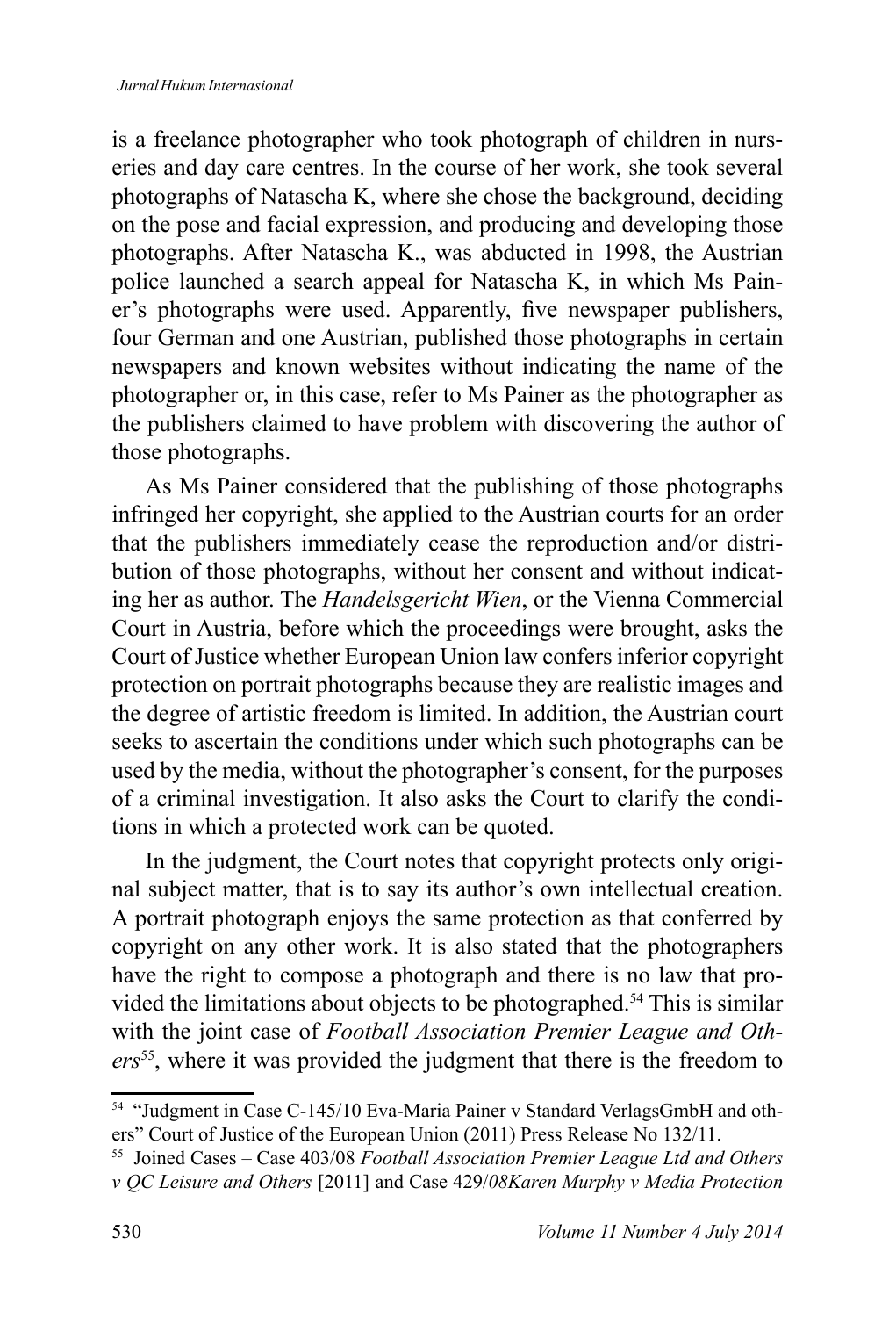take photographs:

In the preparation phase, the photographer can choose the background, the subject's pose and the lighting. Then taking a portrait photograph, he can choose the framing, the angle of view and the atmosphere created. Finally, when selecting the snapshot, the photographer may choose from a variety of developing techniques the one he wishes to adopt or, where appropriate, use computer software.

Based on these cases, a photographer can obtain copyright for photographs as the photographs are the medium of expression and there is no limitation as to what can or cannot be photographed. The photographer also has the exclusive right to reproduce, distribute, and even to make an adaptation of the photograph, including by the use of computer software. This could mean that the photographers' exclusive rights under copyright, which protects the freedom of expression, tends to override the rights of the subjects or the owners of the objects of the photographs to decide whether the photographs should be published or not, in regards to their right to privacy.

Another case that relates to taking photographs of private properties is Bernstein of Leigh (Baron) v Skyviews & General Ltd<sup>56</sup>, where the defendants took an aerial photograph of the plaintiff's house. The plaintiff alleged that the defendants in taking the aerial photo, the defendants had trespassed in the plaintiff's airspace. The defendants admitted taking the photo but claimed that they had taken it whilst flying over an adjoining property. The defendants also argued that if they had flown over the plaintiff's land, then they had the plaintiff's implied permission. The Court found that the defendant was able to take such photograph because there are no limitations in regards to taking pictures. In Germany, *panoramafreiheit* is given to photographs of building that were taken on the public spaces and did not consider it as offending the architects' copyright or the right to privacy of the owner. However, there is a clause in regards to protection of property in the Protocol to the European Convention on Human Rights as follows:<sup>57</sup>

Services Ltd [2011].

<sup>&</sup>lt;sup>56</sup> Bernstein of Leigh (Baron) v Skyviews& General Ltd [1978] 1 QB 479 (QB).

<sup>&</sup>lt;sup>57</sup> Protocol to the Convention for the Protection of Human Rights and Fundamental Freedoms Rights (opened for signature 4 November 1950, entry into force on 3 September 1953), art 1.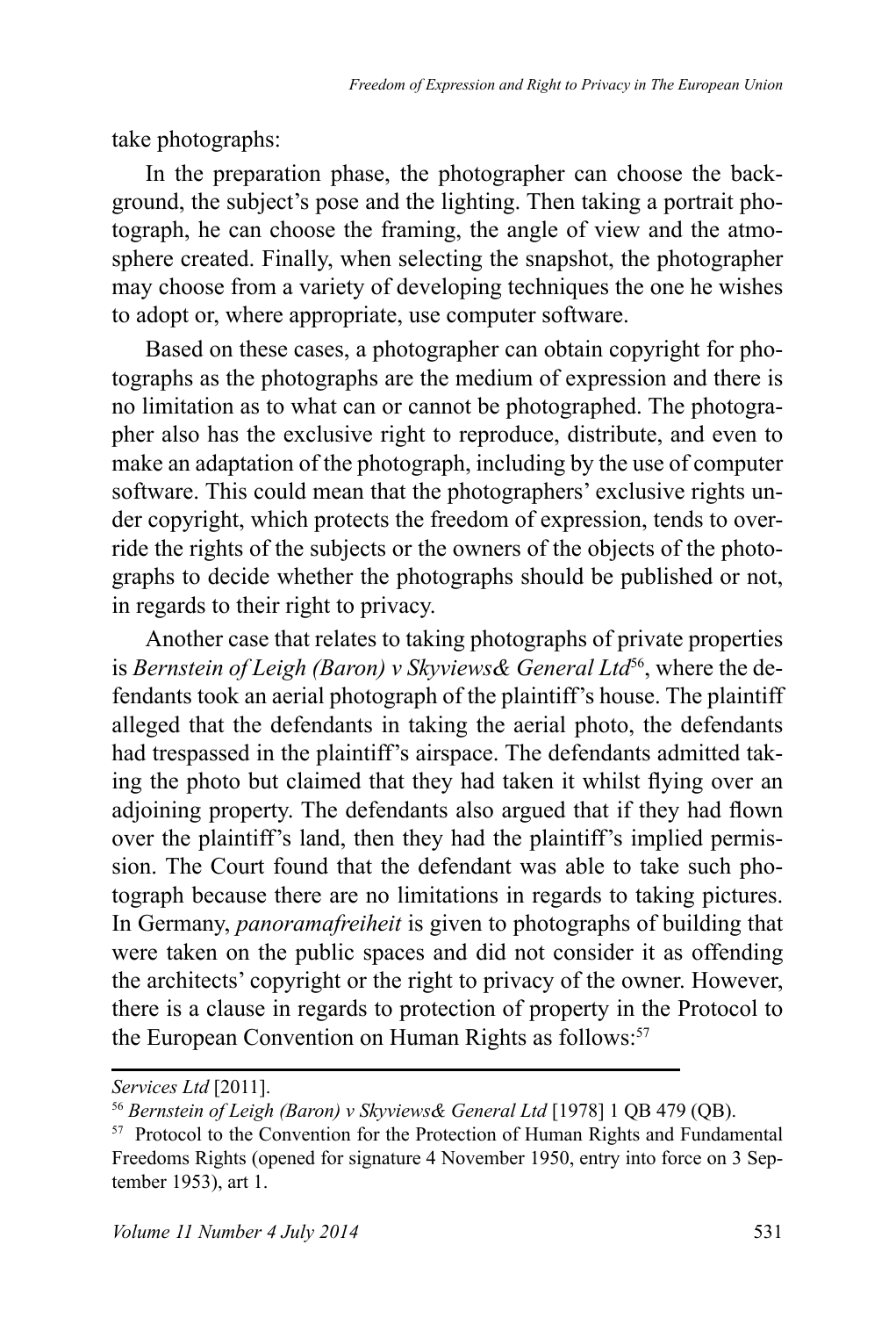Every natural or legal person is entitled to the peaceful enjoyment of his possessions. No one shall be deprived of his possessions except in the public interest and subject to the conditions provided for by law and by the general principles of international law.

If a person photographed a private property and the owner feels that there was an intervention of the peaceful enjoyment of that private property, then the photographer may have breached the right of privacy of the owner. In relation with the hypothetical case that was mentioned earlier, A then should have taken sufficient measures to ensure that there was no violation to B's right to privacy. The freedom of expression that lies within the nature of the photographer cannot be used as a reason to defend the act, because it is clear that the limitation of this freedom is other people's right to privacy. However, this is only a theoretical thinking that has not yet had a legal basis in the European Union. The applicable Court should also take into account that the law does not give a higher value for right to privacy and it should be implemented in balance with the freedom of expression.

## **III.CONCLUSIONS**

The protection of human rights in the European region, or fundamental rights as this terminology is used in the European Union law, has started since 1950 when the European Convention on Human Rights was opened for signature. As the European Community developed into the European Union, the protection for fundamental rights becomes tighter with the availability of the Charter of Fundamental Rights.

The protection of copyright was based on the respect towards the creators' freedom of expression that had been put on fixed mediums. The development of copyright protection for photographs does not yet include the freedom of panorama, but there is no restriction as to what kind of objects can or cannot be photographed. As the freedom of expression is a part of fundamental rights which are protected by the Charter of Fundamental Rights, the European Union member states should protect photographic works as a media to "say what a person wants"<sup>58</sup>. This protection is in line with the purpose of copyright law,

<sup>&</sup>lt;sup>58</sup> Bryan A. Garner and Henry Campbell Black Black's Law Dictionary (West Publishing, St. Paul, 2009).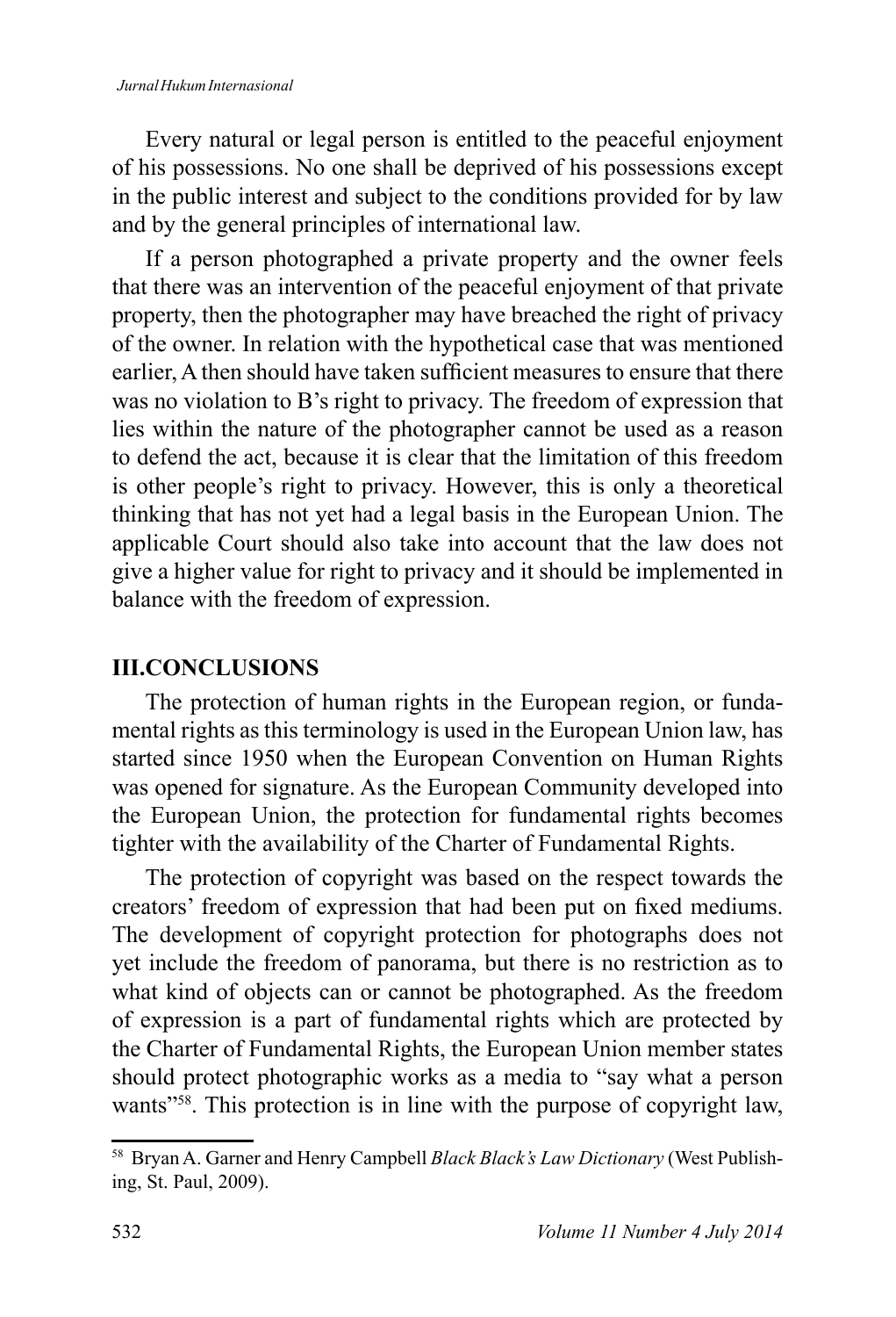which is to protect creations, and there are no limitations or exceptions for the making of literary and artistic works in the copyright laws of Italy, Germany, and the United Kingdom. This purpose should be considered as protecting the freedom of expression of the creators, which include the photographers.

The Copyright Directive allows the Member States to have different provisions related to the reproduction right in the use of works of architecture or sculpture, made to be located permanently in public places. This provision in the Copyright Directive may leads to legal issues as to photographers are allowed to photograph private properties that are visible from public places under the freedom of panorama, but it may possibly violate the right to privacy of the owners of the private properties. The protection for right to privacy should be enforced. However, the protection should be in balance with the protection for the freedom of expression, and the case of *Axel Springer Ag v Germany* should be a sufficient reason to put this thinking into action. If the freedom of expression is subject to certain limitations, as stated in Schmidberger<sup>59</sup>, then the limitations should be clearly stated to provide legal certainty in the protection of fundamental rights. Thus, the European Union law should provide clear exceptions and limitations regarding the right to photograph private properties in a unified law which binds all the European Union member states, as this step will also lead to a more integrated European Union.

#### **REFERENCES**

#### **Books and Chapters in Books:**

- Alston, Philip and Ryan Goodman. *International Human Rights*. Oxford: Oxford University Press, 2013.
- Austin, Graeme and Laurence R Helfer. *Human Rights and Intellectual Property: Mapping the Global Interface.* New York: Cambridge University Press, 2011.
- Cornish, William. Cases and Materials on Intellectual Property. 5th ed. London: Sweet & Maxwell, 2006.
- Craig, P. P. and G de Búrca. The Evolution of EU Law. Oxford: Oxford University Press, 1999.

. *EU Law: Text, Cases, and Materials*. 2nd ed. New York: Oxford University Press, 2011.

<sup>&</sup>lt;sup>59</sup> Case C-112/00 Schmidberger v Austria [2003] ECR I-5659.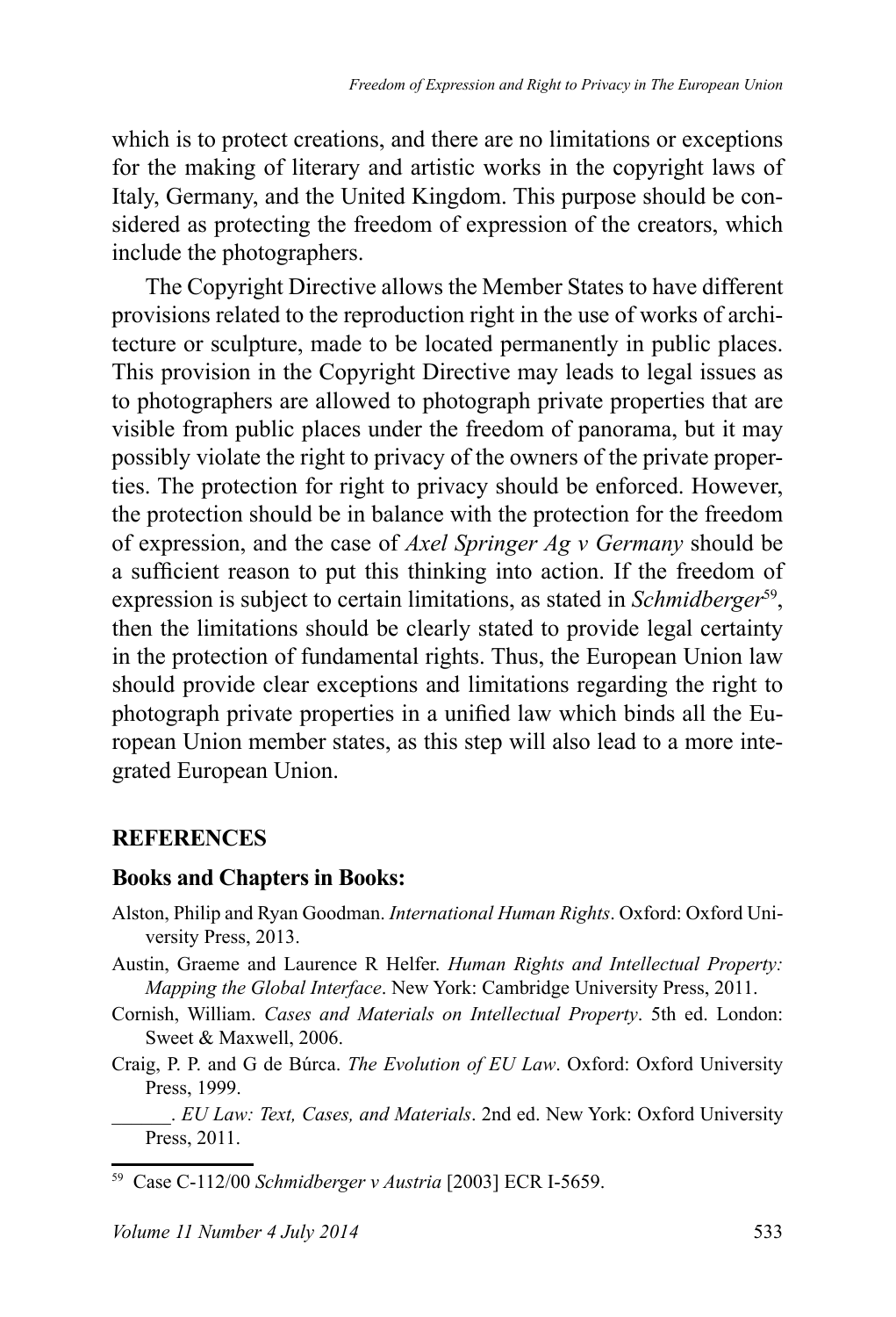- van Dijk. Pieter. Fried van Hoof. Arien van Rijn. and Leo Zwaak (ed) Theory and Practice of the European Convention on Human Rights. Oxford: Intersentia.  $2006$
- Fairhurst, John. Law of the European Union. Essex: Pearson Education Ltd, 2007.
- Di Federico, Giacomo (ed). The EU Charter of Fundamental Rights: From Declaration to Binding Instrument. Springer, 2011.
- Garner, Bryan A. and Henry Campbell. Black Black's Law Dictionary. St. Paul: West Publishing, 2009.
- Garnett, Kevin, Gillian Davies and Gwilym Harbottle. Copinger and Skone James on
- Copyright. 16th ed. London: Sweet & Maxwell, 2011.
- Goldstein, Paul and P. Bernt Hugenholtz. International Copyright: Principles, Law, and Practice. New York: Oxford University Press, 2010.
- Harris, D.J., M. O'Boyle, E.P. Bates, and C.M. Buckley (ed). Law of the European Convention on Human Rights. 2nd ed. New York: Oxford University Press, 2009.
- von Lewinski, Silke. *International Copyright Law and Policy*. New York: Oxford University Press, 2008.
- Mowbray, Alastair. Cases and Materials on the European Convention on Human Rights. London: Butterworths, 2001.
- Ricketson, Sam and Jane C. Ginsburg. International Copyright and Neighbouring Rights: The Berne Convention and Beyond. 2 vol. Oxford: Oxford University Press, 2006.
- Rosén, Jan. "Copyright and freedom of expression in Sweden private law in a constitutional context" in Paul Torremans (ed). Copyright Law: A Handbook of Contemporary Research. Cheltenham: Edward Elgar Publishing Limited, 2007.
- UNESCO and World Intellectual Property Organization Copyright Laws and Treaties of the World. Paris: United Nations Educational, Scientific and Cultural Organization, 1997.
- Zelezny, John D. Communications Law: Liberties, Restraints, and the Modern Media. 4th ed. California: Wadworths Publishing Company, 1997.

#### Journal Articles:

- Blackstock, Jodie. "The EU Charter of Fundamental Rights Scope and Competence" The EU Charter of Fundamental Rights Conference. 2012.
- Chinkin, C.M. "The Challenge of Soft Law: Development and Change in International Law". International and Comparative Law Quarterly. Vol. 38. 1989.
- Newell, Bryce Clayton. "Freedom of Panorama: A Comparative Look at International Restrictions on Public Photography". Creighton Law Review. Vol. 44. 2011.
- Grnchalla-Wesierski, Tadensz. "A Framework for Understanding "Soft Law"" McGill Law Journal. Vol. 30. 1984.
- Hughes, Justin. "The Photographer's Copyright Photograph as Art, Photograph as Database" Harvard Journal of Law & Technology. Vol. 25. 2012.
- Marlin, Richard. "The External Affairs Power and Environmental Protection in Aus-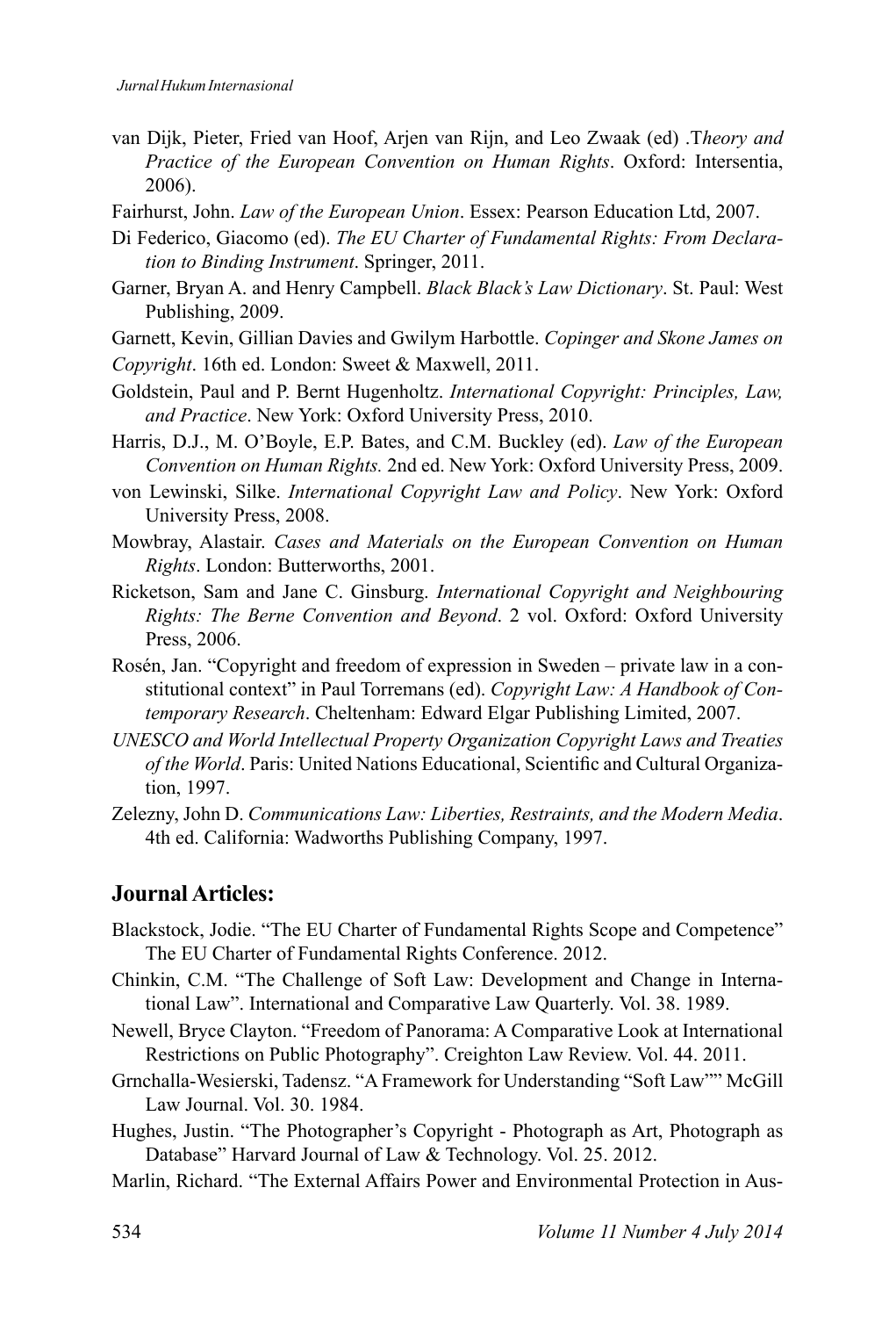tralia" Federal Law Review Vol 24 1996

Palombella, Gianluigi. "From Human Rights to Fundamental Rights. Consequences of a conceptual distinction." EUI Working Paper Law. Vol. 34, 2006.

#### **Internet References:**

- Brown, Ian. "Implementing the EU Copyright Directive" Foundation for Information Policy Research, available at: http://www.fipr.org
- "EU Charter of Fundamental Rights" (30 December 2012) European Comission, available at: http://ec.europa.eu/
- "Freedom of Expression" Human Rights Education Associates, available at: http:// www.hrea.org/
- "Frequently Asked Questions" European Union Agency for Fundamental Rights, available at: http://fra.europa.eu/
- "Implementation of the directive 2001/29/EC of the European Parliament and the Council of 22 May 2001 on the harmonization of certain aspects of copyright and related rights in the Information Society" Association of European Performers' Organisations, available at: http://www.aepo-artis.org/.
- "Primary law" (12 August 2010) Europa, available at: http://europa.eu/
- "The Council of Europe in brief" Council of Europe, available at: http://www.coe.int/
- "The direct effect of European law" (22 September 2010) Europa, available at: http:// europa.eu/

#### **Treaties:**

- Agreement on Trade-Related Aspects of Intellectual Property Rights (opened for signature 15 April 1994, entry into force 1 January 1995).
- Berne Convention for the Protection of Literary and Artistic Works (opened for signature 9 September 1886, last amended 28 September 1979, entry into force 19 November 1984).
- Charter of Fundamental Rights of the European Union (opened for signature 7 December 2000, entry into force 1 December 2009).
- Directive 2001/29/EC of the European Parliament and of the Council of 22 May 2001 on the harmonisation of certain aspects of copyright and /related rights in the information society [2001] OJ L167/10.
- Directive 2006/116/EC of the European Parliament and of the Council of 12 December 2006 on the term of protection of copyright and certain related rights [2006] OJ L372/12.
- *European Convention on Human Rights* (opened for signature 4 November 1950, entry into force on 3 September 1953),
- Protocol to the Convention for the Protection of Human Rights and Fundamental *Freedoms Rights* (opened for signature 4 November 1950, entry into force on 3 September 1953),